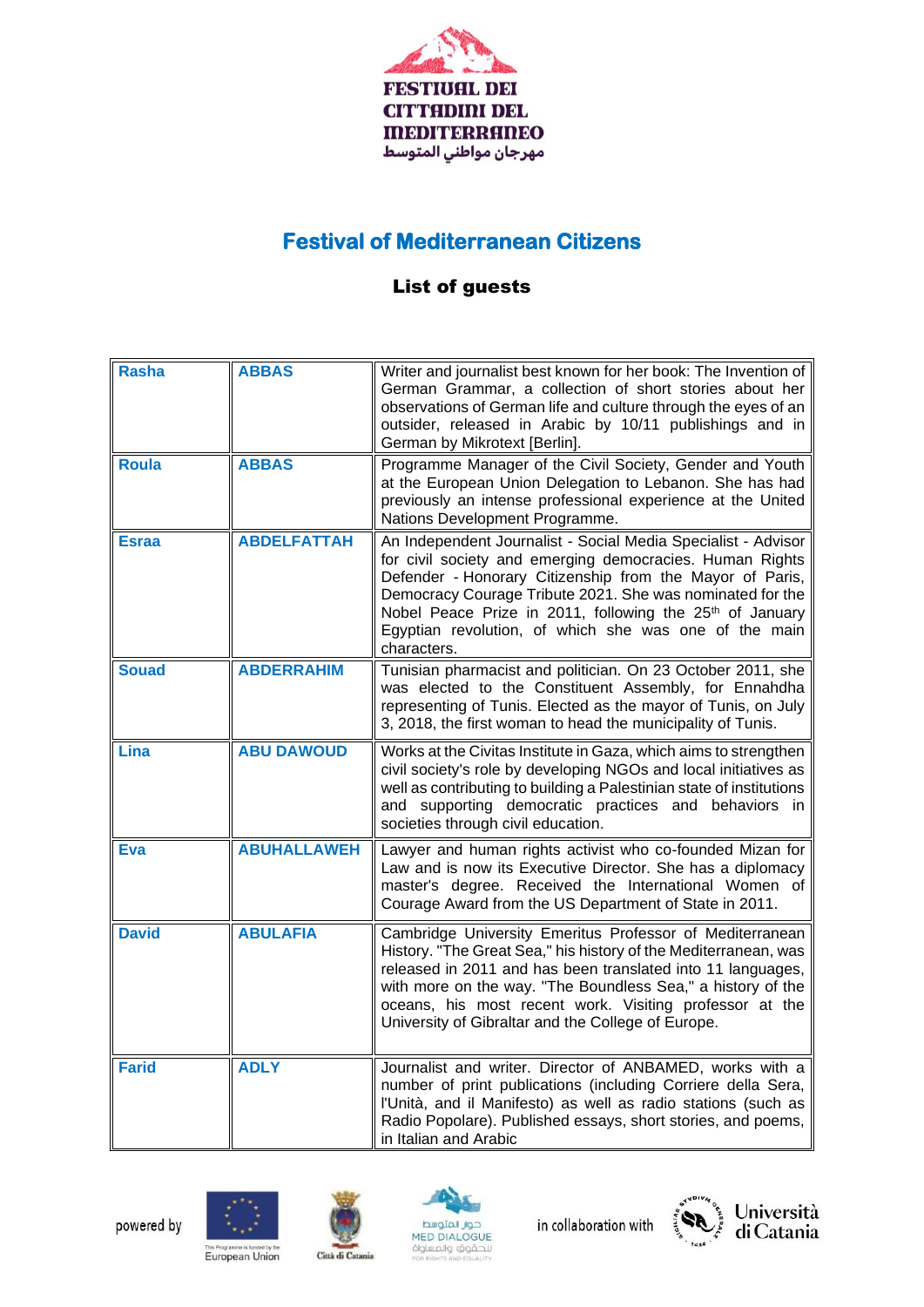

| Ali               | <b>AHMED HYSAYN</b> | Civil engineer who also works in civic society. Founding<br>member of the Association for Youth and Giving and its project<br>coordinator. Collaborated with UNMAS on a variety of<br>activities, including educating the public about the risks of<br>small guns and weaponry.                                                                                                                                |
|-------------------|---------------------|----------------------------------------------------------------------------------------------------------------------------------------------------------------------------------------------------------------------------------------------------------------------------------------------------------------------------------------------------------------------------------------------------------------|
| <b>Luca</b>       | <b>AIELLO</b>       | Member of Trame di Quartiere and the San Berillo<br>neighborhood network's contact person. At the University of<br>Catania, he studied Economics, Policies, and Territory<br>Management, with a focus on migration policies and the<br>development of the South.                                                                                                                                               |
| Ali               | <b>AKEBLI</b>       | Executive director of "REMESS," the Moroccan Network of<br>Social and Solidarity Economy, a non-profit organization<br>dedicated to promoting social and solidarity economies as a<br>viable alternative to the capitalist production system.                                                                                                                                                                  |
| <b>Tamer</b>      | <b>AKEL</b>         | Soccer coach and school counselor. Graduated from Birzeit<br>University with a bachelor's degree in Audiology and Speech<br>Therapy. Actively involved in his Jerusalem's community and<br>collaborates with a variety of groups on numerous initiatives<br>and themes, including sports, zero waste, gender equality, and<br>children's rights.                                                               |
| Lina              | <b>ALAMEDDINE</b>   | Capacity development key expert (PhD) of the EU programme<br>Med Dialogue for Rights and Equality. Has extensive<br>international experience and an activist history. Her areas of<br>expertise include participatory citizenship, educational quality,<br>electoral campaigns, and strategic planning. Instructor of<br>advocacy and gender at Beirut's Lebanese American<br>University Continuing Education. |
| <b>Samer</b>      | <b>ALDEYAEI</b>     | A prominent human rights defender, executive director of the<br>Free Syrian Lawyers Association. He directed FSLA efforts at<br>national and international levels to bring justice to the Syrian<br>people. His legal practice prior to the 2011 Syrian uprising for<br>democracy centered on defending clients in various Syrian<br>criminal courts.                                                          |
| <b>Khaled</b>     | <b>ALDROUBI</b>     | Activist who works with the Syrian Association of Free<br>Lawyers, as well as an IT consultant with extensive technical<br>experience in the Information Technology field.                                                                                                                                                                                                                                     |
| <b>Ibrahim</b>    | <b>ALGHANAI</b>     | Master's student at Catania University studying Automation<br>Engineering. Former Automation engineer at Alnaseem for<br>Food Industries, with four years of expertise in project<br>development and problems diagnosis. Trainer and advisor for<br>the factory's technical engineers.                                                                                                                         |
| Amro              | <b>ALI</b>          | Co-president of the Arab-German Young Academy of<br>Sciences and Humanities, as well as a research fellow at Freie<br>Universität Berlin and a sociology instructor at the American<br>University in Cairo (AUC). He is a University of Sydney PhD<br>graduate.                                                                                                                                                |
| <b>Abdeljalil</b> | <b>ALI ABBAS</b>    | Founder of the Dounia Environmental Protection Association<br>in the Chlef area. Took part in an effort to plant 40 million trees<br>in the Chlef area as State Coordinator in 2015, under the motto<br>"A tree for every Algerian person."                                                                                                                                                                    |











This Programme is funded by the<br>European Union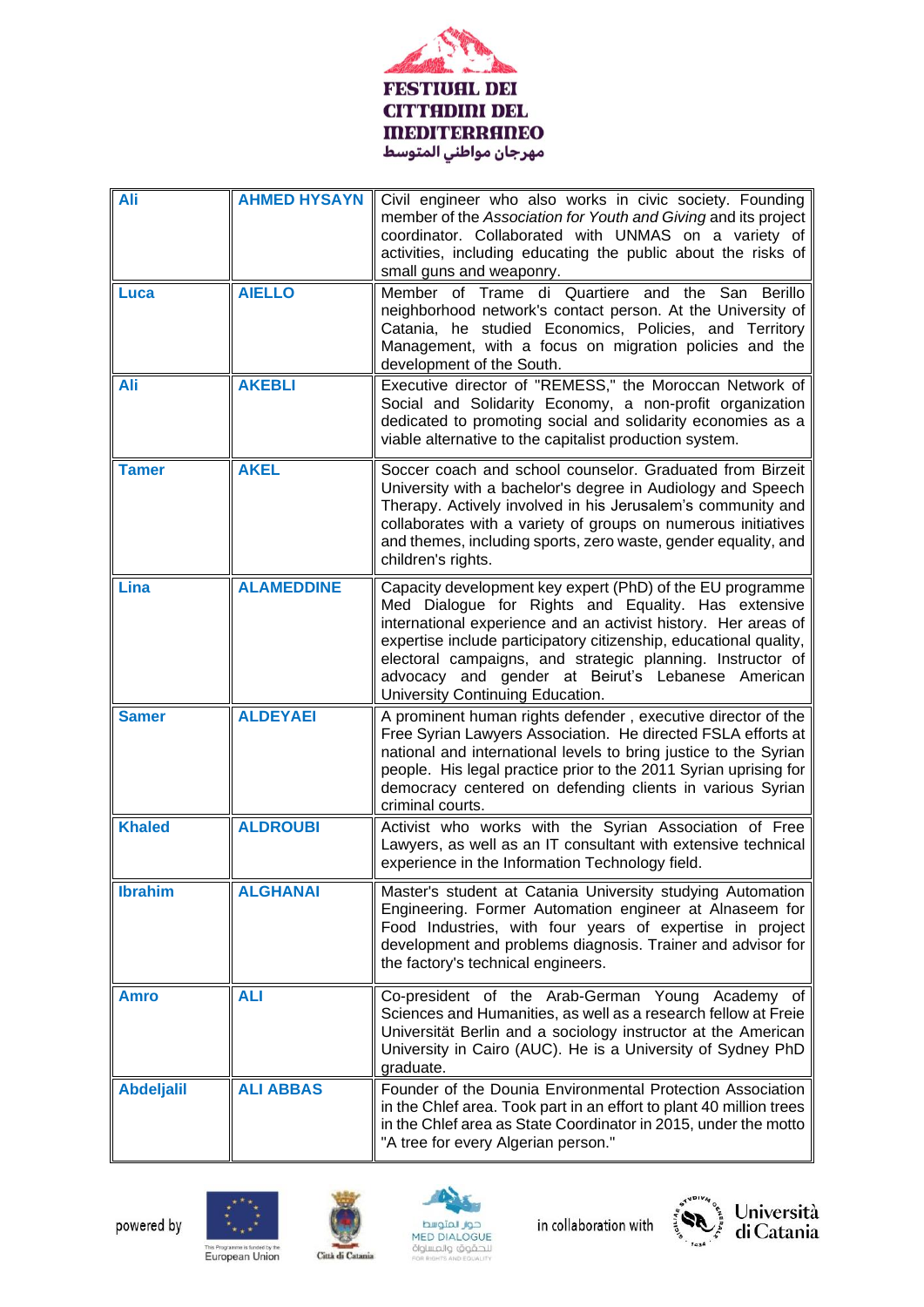

| <b>Muhammad</b>    | <b>ALKASHEF</b>                | Human Rights Lawyer, researcher, consultant, and advocacy<br>officer with "Alarm Phone," a hotline that assists individuals in<br>trouble at sea, monitors migratory patterns throughout the<br>Mediterranean and documents human rights violations at sea.                                                           |
|--------------------|--------------------------------|-----------------------------------------------------------------------------------------------------------------------------------------------------------------------------------------------------------------------------------------------------------------------------------------------------------------------|
| <b>Hossameldin</b> | <b>ALLAM</b>                   | State Counselor at Egypt's State Lawsuits Authority. In Al-<br>Azhar University in Cairo, he teaches Usul al-Fiqh, Private<br>International Law, and Research Methods in English at the<br>Department of Sharia and Law in English.                                                                                   |
| <b>Riyad</b>       | <b>ALNAJM</b>                  | Serves on the board of "We Exist!", an organization dedicated<br>to rectifying the worldwide impression of Syria and the Syrian<br>civil war, emphasizing the effective role of the Syrian<br>population and civil society in the Syrian context, and<br>presenting a true picture of Syria to Europeans.             |
| <b>Chen</b>        | <b>ALON</b>                    | director, and scholar. Co-founder of<br>activist,<br>Theatre<br>Combatants for Peace, a movement of former Palestinian and<br>Israeli combatants who have abandoned the way of violence<br>and struggle together non-violently against the military<br>occupation.                                                    |
| <b>Mejid</b>       | <b>AMOR</b>                    | General, Association<br>pêcheur<br>Secretary<br>le<br>pour<br>le<br>développement et l'environnement (APDE), Zarzis. The<br>association stood out for its solidarity actions towards<br>migrants.                                                                                                                     |
| <b>Federica</b>    | <b>ARACO</b>                   | Journalist, editor, and translator working in English and<br>French, as well as a contributor on a variety of Mediterranean-<br>thematic<br>Previously<br>collaborated<br>issues.<br>with<br>the<br>Babelmed.net magazine and currently contributing to the<br>feminist website medfeminiswiya.net.                   |
| <b>Lisa</b>        | <b>ARIEMMA</b>                 | Journalist, researcher, educator, and activist. Focuses<br>particularly on issues linked to participatory citizenship, active<br>democracy, and migration. Created and taught courses on<br>intercultural dialogue and multiculturalism and published<br>several articles. She is co-president of Maydan association. |
| <b>Pedro</b>       | <b>ARROJO-</b><br><b>AGUDO</b> | UN Special Rapporteur on the human rights to safe drinking<br>water and sanitation. He was appointed by the Human Rights<br>Council and started his mandate on 1 November 2020. Served<br>fom 2016 to 2019, as an elected member of the Spanish<br>Parliament. Winner of the 2003 Goldman Environmental Prize.        |
| <b>Cristina</b>    | <b>ARTONI</b>                  | Freelance journalist working with Radio Svizzera Italiana and<br>Radio Colonia WDR. Her books include 'L' amore ai tempi della<br>Bossi-Fini'. The book is a collection of stories that exemplify<br>fragments of the daily lives of foreigners in Italy forced into a<br>difficult, sometimes impossible existence.  |
| <b>Sofien</b>      | <b>ASTA</b>                    | Civil society activist who has been working for JAMAITY as a<br>project manager since 2014. Has a background in non-profit<br>project management and capacity building, particularly in<br>project writing and fundraising. In Tunisia, he works as a<br>consultant and coach for a number of NGOs.                   |











This Programme is funded by the<br>European Union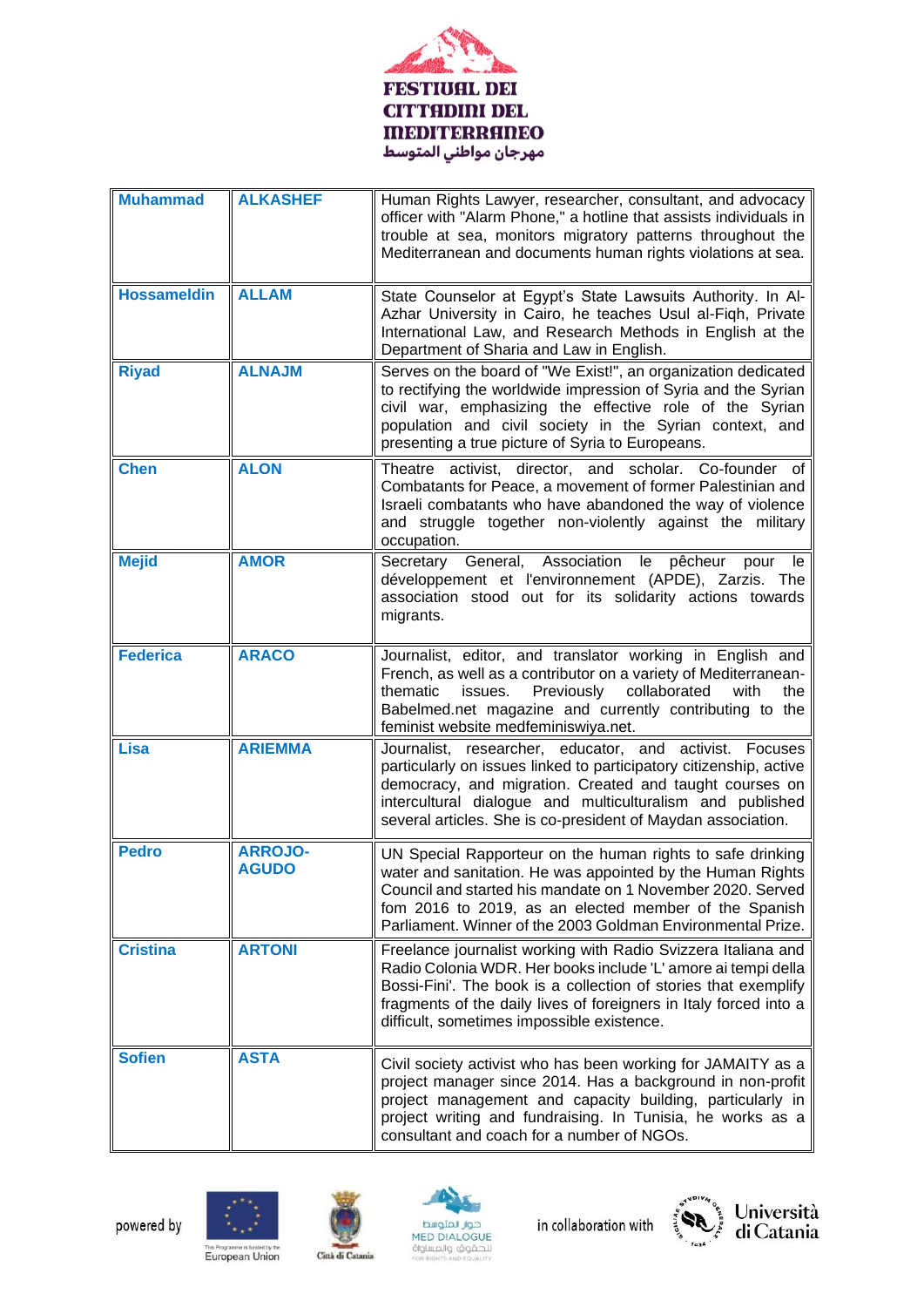

| Lorenza             | <b>BABBINI</b>     | Holds a degree in Biological Sciences and a PhD in<br>biomonitoring methodologies and environmental quality.<br>Currently working at the Institute for Environmental Protection<br>and Research ISPRA. Since 2020, the director of the Regional<br>Information and Communication Center (INFO/RAC) of<br>UNEP/MAP.                                            |
|---------------------|--------------------|---------------------------------------------------------------------------------------------------------------------------------------------------------------------------------------------------------------------------------------------------------------------------------------------------------------------------------------------------------------|
| Layal               | <b>BAHNAM</b>      | Programme manager at Maharat Foundation, Beirut-based<br>NGO specialized in advancing freedom of expression and<br>media development in the MENA.                                                                                                                                                                                                             |
| <b>Said</b>         | <b>BAKKALY</b>     | Founding member and Vice President of the "Mediterranean<br>Commission for Immigration and Asylum". Member and co-<br>founder of a number of international and local organizations,<br>including the Maydan Association."<br>Worked earlier as a<br>coordinator within "Women, Peace,<br>Med identification<br>Statement".                                    |
| <b>Firas</b>        | <b>BALI</b>        | Manager of the Bethlehem Business Incubator BBI & Yunus<br>Social Business Center YSBC at Bethlehem University; co-<br>founder<br>οf<br>"Ibtikar<br>for<br>empowerment<br>and<br>social<br>entrepreneurship"; with a professional background in the field<br>of social entrepreneurship and innovation.                                                       |
| <b>Laura Silvia</b> | <b>BATTAGLIA</b>   | Laura Silvia Battaglia al-Jalal, freelance journalist and<br>documentary filmmaker, has been working as a reporter in<br>crisis areas since 2007 and is a presenter and author for Rai<br>Radio 3. Specialising in the Middle East, with a particular focus<br>on Iraq and Yemen, she has worked as a correspondent from<br>Sanaa for numerous media outlets. |
| <b>Hamza</b>        | <b>BAYYA</b>       | Technical Advisor at the German International Cooperation<br>Agency in Morocco, GIZ, for the RECOSA/PPH Project<br>"Prospects via South-South Cooperation", supporting partner<br>institutions and CSOs in the formulation and implementation of<br>programs.                                                                                                 |
| Leonardo            | <b>BECCHETTI</b>   | Italian economist, full professor of Economics, and research<br>associate at the University of Rome's Department of<br>Economics and Finance. Author of almost 500 works, including<br>scientific articles, working papers, and popular books such as<br>"Bergoglionomics," "Neurosceptics," "The Market Are Us," and<br>"Wiki Economy."                      |
| <b>Giusy</b>        | <b>BELFIORE</b>    | Specialised tour guide. President of The Tourist Guides<br>Association of the Province of Catania, a non-profit<br>organization dedicated to promoting cultural activities and<br>improving the professionalism of Catania's tourist guides.                                                                                                                  |
| <b>Marta</b>        | <b>BELLINGRERI</b> | Specialised in Arab-Islamic and Mediterranean Studies.<br>Published reports on international magazines and collaborates<br>with L'Orient XXI. Author of "Lampedusa: Conversations on<br>Islands, Politics, and Migrants," a book-interview, and a<br>participant in the film "Io sto con la sposa."                                                           |









This Programme is funded by the<br>European Union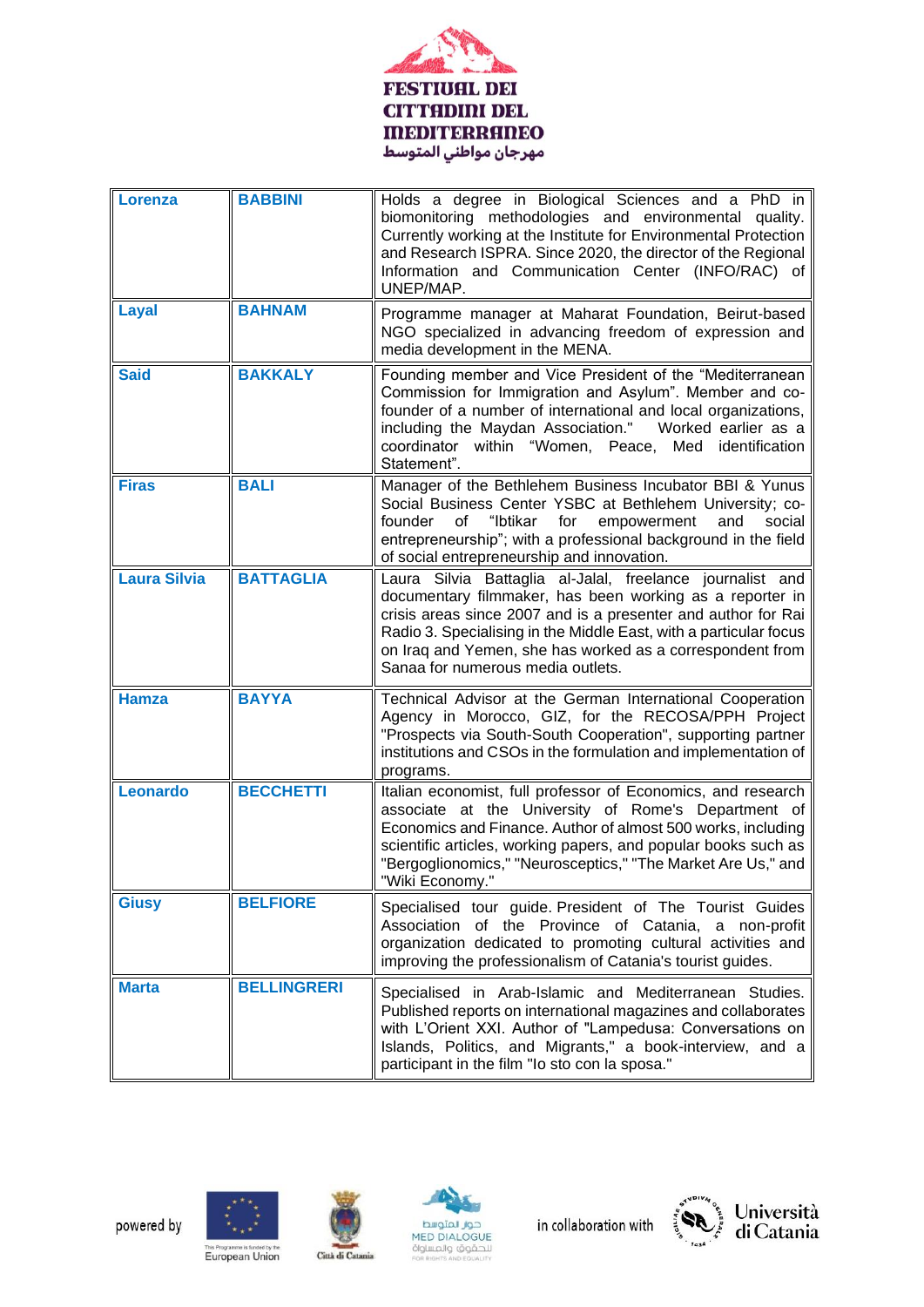

| <b>Hmaid</b>      | <b>BEN AZIZA</b>   | Doctor of Philosophy, graduate in economics and sociology.<br>Secretary-General of UNIMED. Former President of the<br>University of Tunis, as well as former Dean of the Faculty of<br>Humanities and Social Sciences. Author of numerous books<br>and scientific articles. Received The Mare Nostrum Prize:<br>"Virtue and Knowledge", by the Association" Mediterranean<br>Mentee", Porto Cesario. |
|-------------------|--------------------|------------------------------------------------------------------------------------------------------------------------------------------------------------------------------------------------------------------------------------------------------------------------------------------------------------------------------------------------------------------------------------------------------|
| <b>Mohamed</b>    | <b>BEN HAMZA</b>   | Marketing expert. Previously served as an expert jury member<br>in pitching competitions. In the meanwhile, he worked at<br>Moomken as a consultant, trainer, and project coordinator.<br>Has a higher diploma in "Mechanical Engineering".                                                                                                                                                          |
| <b>Tarek</b>      | <b>BEN HIBA</b>    | Founder of "Citoyenneté, développement, cultures<br>et<br>migrations des deux rives", an association which promotes<br>citizenship, democracy and human rights values. Experienced<br>in the Euro-Mediterranean dialogue process as well as in<br>"Euromed" civil society forums                                                                                                                     |
| <b>Cheima</b>     | <b>BEN HMIDA</b>   | Program manager at EuroMed Feminist Initiative. Holds a<br>master's degree in political sociology and is a feminist activist<br>and human rights advocate. The EuroMed Feminist Initiative<br>(EFI) is a policy network that brings together women's rights<br>organizations from both Mediterranean coasts.                                                                                         |
| <b>Mara</b>       | <b>BENADUSI</b>    | Professor in Anthropology at the Department of Political and<br>Social Sciences of the University of Catania. Was as a member<br>of the PhD School in "Anthropology and historical-linguistic<br>studies" at the University of Messina and previous member of<br>the PhD School in "Anthropology and Epistemology of<br>Complexity" at the University of Bergamo.                                    |
| <b>Paolo</b>      | <b>BERGAMASCHI</b> | Former European Union official. For twenty-five years, he<br>worked as a political advisor for the Green/EFA Group in the<br>European Parliament's Foreign Affairs Committee, focusing on<br>Euro-Mediterranean<br>Partnership<br>European<br>the<br>and<br>Neighbourhood Policy.                                                                                                                    |
| <b>Christophe</b> | <b>BERNES</b>      | Specialized in working with governmental institutions and civil<br>society organizations on communication and advocacy.<br>Helped develop and execute citizen participation in water<br>management decision-making in the Egyptian governorates of<br>Menya and Ismailia.                                                                                                                            |
| <b>Sebastian</b>  | <b>BLOCHING</b>    | Director of ElBarlament, a peacebuilding and democracy<br>support organisation, with a special focus on empowering<br>women and youth.                                                                                                                                                                                                                                                               |
| <b>Roberto</b>    | <b>BONACCORSI</b>  | Acting mayor of the City of Catania. Ha covered several<br>different positions in the City's administration. before taking up<br>this last responsibility. From 2013 to 2016 he was Mayor of the<br>Municipality of Giarre. He has held the position of Statutory<br>Auditor in numerous joint-stock companies.                                                                                      |









This Programme is funded by the<br>European Union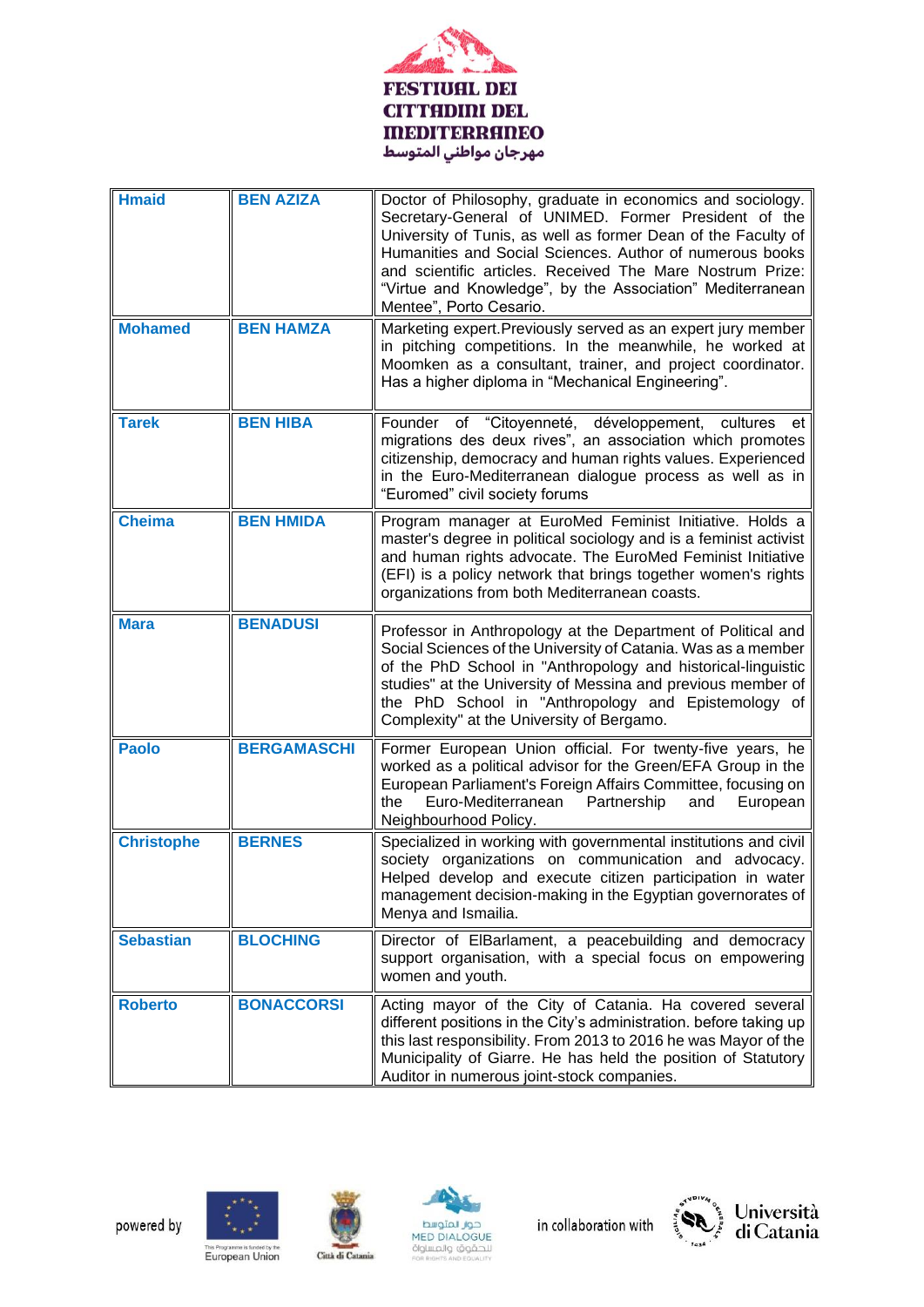

| <b>Rasmus</b>   | <b>BOSERUP</b>     | Executive Director (PhD) of EuroMed Rights. Has a<br>background in organizational management and social science<br>research. Previously worked at the Danish Institute for<br>International Studies as a Senior Researcher, focusing on<br>power and politics in the Middle East and North Africa.                                   |
|-----------------|--------------------|--------------------------------------------------------------------------------------------------------------------------------------------------------------------------------------------------------------------------------------------------------------------------------------------------------------------------------------|
| <b>FATIH</b>    | <b>BOULOUSSAKH</b> | Founding member of The Mediterranean Youth Council. The<br>council is an assembly of 30 young Mediterraneans committed<br>to the co-construction of a model of youth representative body<br>at the Mediterranean level.                                                                                                              |
| <b>Zied</b>     | <b>BOUSSEN</b>     | Activist, researcher and trainer on Governance, Public Policies<br>and Human Rights. His research focuses on institutional and<br>legal reforms in transitional contexts. Runs "Pandora<br>Research", a research center based in Tunis.                                                                                              |
| <b>Razane</b>   | <b>BOUSTANY</b>    | Project manager at the Hague Institute for Innovation of Law<br>(HiiL). She supports the development and implementation of<br>HiiL's projects, in cooperation with HiiL's three Product<br>Groups, to achieve the deliverables agreed on with specific<br>donors.                                                                    |
| Anna            | <b>BUCCA</b>       | cultural activist.<br>Member<br>the board of<br>Social<br>and<br>of<br>ARCI Sicily, an Italian organization for social progress. Its<br>approach combines "Culture" and "Society" with inclusive and<br>multicultural social events, as well as a focus on people who<br>are socioeconomically and culturally disadvantaged.         |
| <b>Miriam</b>   | <b>CAMERINI</b>    | Theatre director, writer, singer and actress, Miriam is the<br>founder and artistic director of Benhashmashot. Among her<br>shows: Golem, Caffe Odessa, Il Mare in valigia, (on Else<br>Lasker-Schüler), and Messiah and Revolution (on the Bund).                                                                                   |
| Luca            | <b>CAMILLERI</b>   | Diocesan delegate for ecumenism and dialogue for the<br>diocese of Agrigento and Lampedusa. Also deputy director of<br>the Sicilian CESi Regional Office for Ecumenism and<br>Interreligious Dialogue.                                                                                                                               |
| <b>Mara</b>     | <b>CARFAGNA</b>    | Italian Minister for the South and Territorial Cohesion since<br>2021. Minister for Equal Opportunity in Berlusconi IV's Cabinet<br>from 2008 until 2011. Named vice president of the Chamber of<br>Deputies in 2018.                                                                                                                |
| <b>Paola</b>    | <b>CARIDI</b>      | Author, journalist, founder and president of "Lettera22"<br>independent journalist association. With over 20 years of<br>experience on the Arab region, she heads the series that hosts<br>the Italian version of Alaa Abd-el Fattah's political writings,<br>"Non siete stati ancora sconfitti" (hopefulmonster publish.<br>house). |
| <b>Patrizia</b> | <b>CARUSO</b>      | Head of the resilience unit in Action Aid Italia and founder of<br>Step4, a social enterprise that aims to spread innovative and<br>sustainable social practices, promote global citizenship<br>education, and improve CSOs effectiveness and impact.                                                                                |









This Programme is funded by the<br>European Union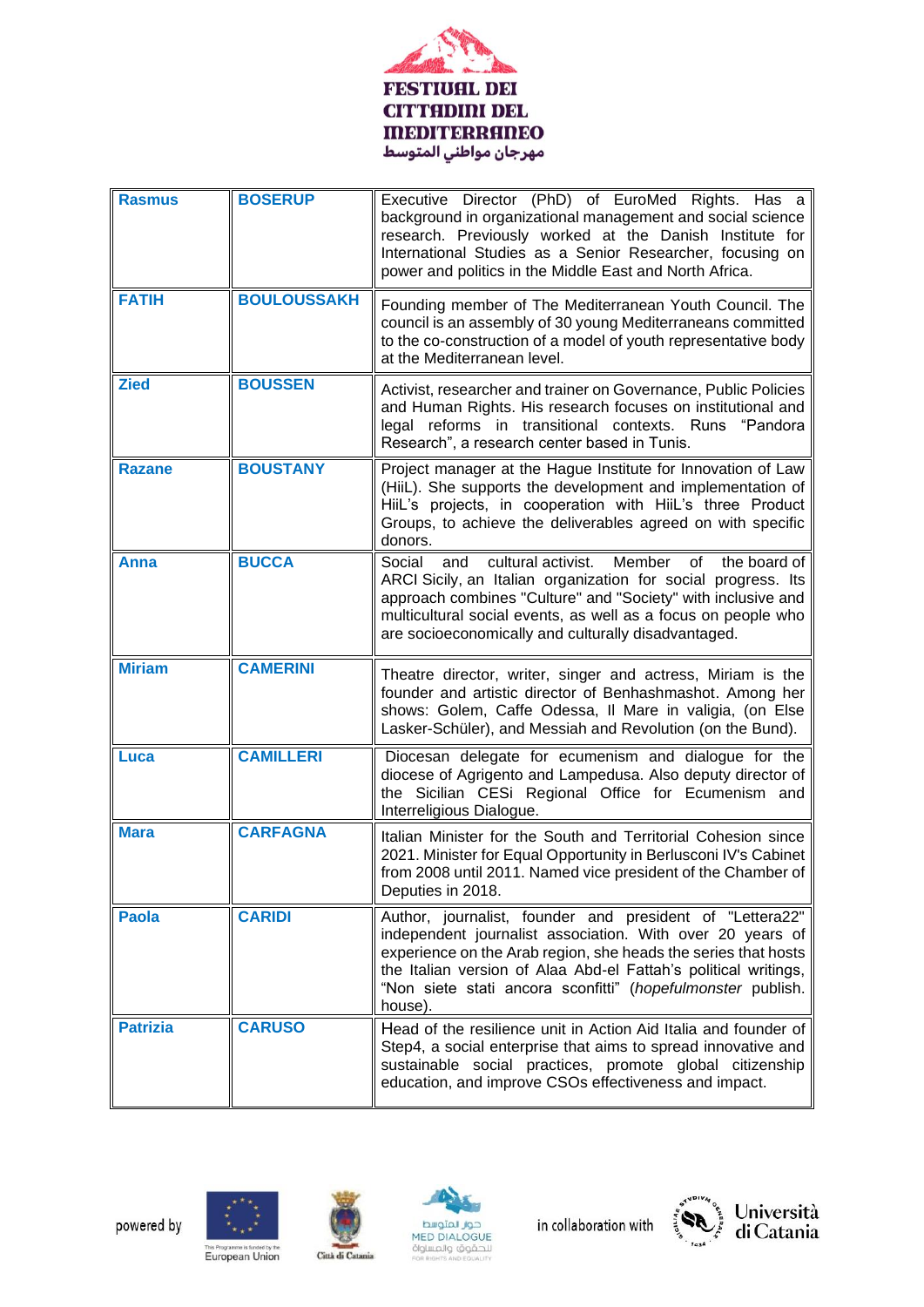

| <b>Camilla</b>                   | <b>CEDERNA</b>     | Teacher-researcher of Italian literature and civilisation<br>including history, circulation of ideas, and Italian theater in<br>17th-20th centuries. Author of several essays,<br>Europe,<br>including "Couscous, contes, sortilèges. La fabrique de<br>l'écriture d'Elisa Chimenti". Currently professor of Italian<br>literature and civilization at the university of Lille. |
|----------------------------------|--------------------|---------------------------------------------------------------------------------------------------------------------------------------------------------------------------------------------------------------------------------------------------------------------------------------------------------------------------------------------------------------------------------|
| lain                             | <b>CHAMBERS</b>    | Theorist and Professor of the Sociology of Cultural Processes<br>at the Oriental University in Naples, where also directs the<br>doctorate programme on Cultural and Postcolonial Studies in<br>the Anglophone world.                                                                                                                                                           |
| <b>Rawane</b>                    | <b>CHAMSEDDINE</b> | Competence-based Training Officer (CBT) in the EU-funded<br>project "Vocational and Technical Education for All in Lebanon<br>(VTE4all)" implemented by GIZ. Follows up on curricula<br>development and coordinates the delivery of training based on<br>need.                                                                                                                  |
| <b>Imen</b>                      | <b>CHEBBI</b>      | Tunisian Ph.D. student. Marine biologist with a specialization<br>in Fisheries and Management. Currently leading the project<br>"All for a Blue Economy: Piscatourism in Tunisia."                                                                                                                                                                                              |
| <b>Hichem</b>                    | <b>CHENAKER</b>    | President of Cedar Association for Environmental Protection<br>and Sustainable Development in the city of Khenchela (North-<br>East of Algeria). Participated in the classification of a Chilean<br>forest as a protected national park.                                                                                                                                        |
| <b>Imane</b>                     | <b>CHENAKER</b>    | Biologist and nurse. Currently working on a start-up financed<br>by the Algerian state to create a production unit of spirulina<br>plant. This would enable the production of local microalgae in<br>a desert region allowing access to fresh spirulina while also<br>encouraging the development of a sustainable economy.                                                     |
| <b>Mihai</b><br><b>Sebastian</b> | <b>CHIHAIA</b>     | Works at the Europe in the World Program as a Policy Analyst<br>and focuses on political and security challenges in the Middle<br>East, as well as EU-Middle East relations, EU foreign policy,<br>and European defense integration.                                                                                                                                            |
| <b>Valentina</b>                 | <b>CHISARI</b>     | Graduated in Political Science in 2005. Began collaborating<br>with several newspapers the same year. A passionate writer<br>who has written numerous short tales for children. Her recent<br>novel, "The sea of Vita and Chadi," was released by Scatole<br>Parlanti.                                                                                                          |
| <b>Catherine</b>                 | <b>CORNET</b>      | Adjunct Professor of Middle Eastrern studies at the American<br>University of Rome. Weekly contributor of the Italian<br>newsmagazine, Internazionale, and is a free-lancer for French<br>media outlets, mainly ARTE Television and France 5.                                                                                                                                   |
| <b>Melita</b>                    | <b>CRISTALDI</b>   | A primary school teacher and coordinator of the Catanese Polo<br>di Educazione Interculturale-Global Teacher Centre. The<br>Catanese Pole of Intercultural Education is a network of<br>schools of all levels, NGOs, universities, and communities<br>hosting unaccompanied foreign minors.                                                                                     |











This Programme is funded by the<br>European Union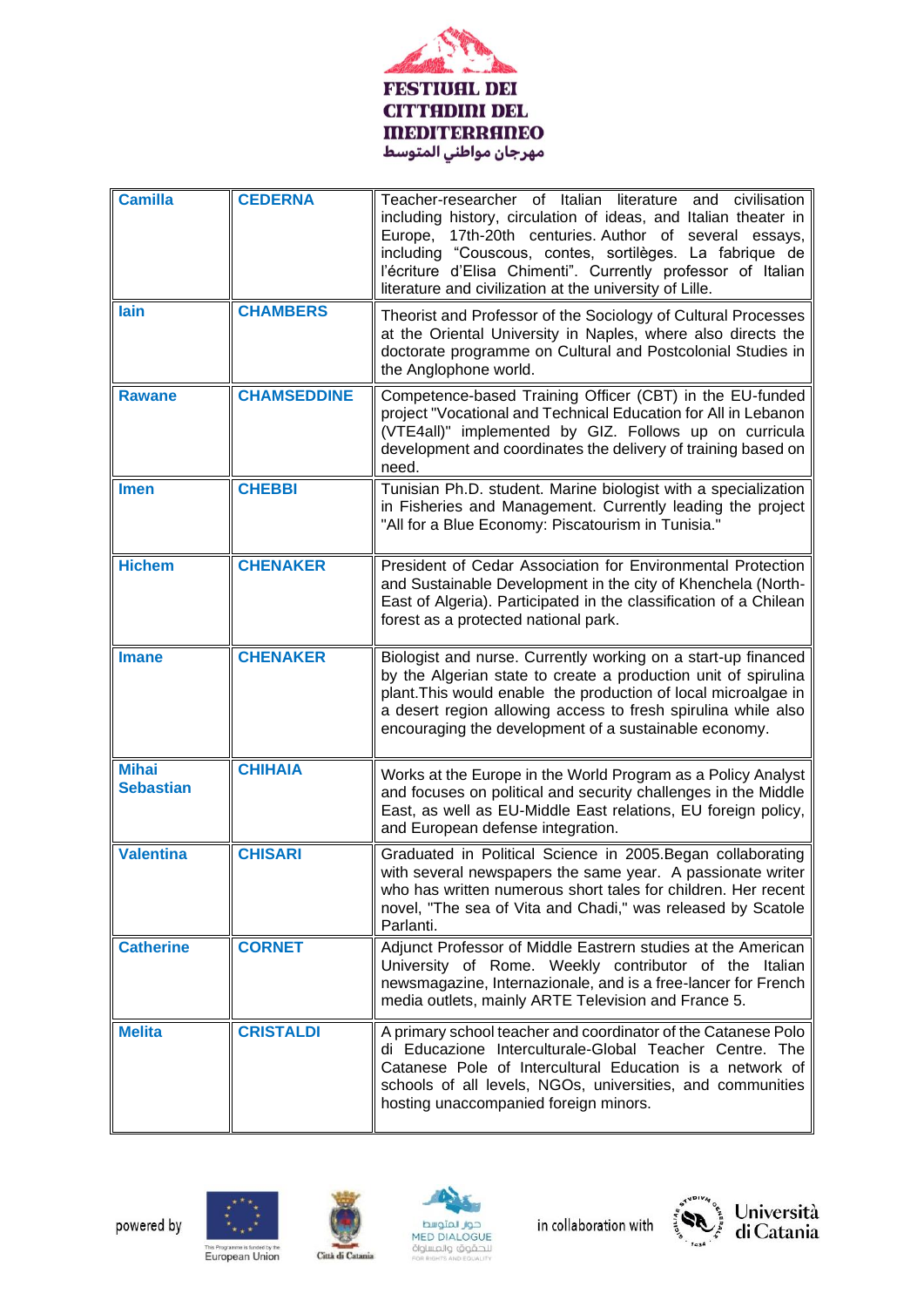

| <b>Immacolata</b> | <b>DALL'OGLIO</b>              | Pediatric nurse, she is a lecturer at the University of Rome.<br>Since her brother - the Jesuite father Paolo Dall'Oglio - was<br>abducted in Syria, in 2013, she has been involved in activism<br>initiatives to shed light on fatherPaolo's kidnapping and raise<br>awareness on Syria's forced disappearances. She is one of the<br>characters of the documentary "Ayouni". |
|-------------------|--------------------------------|--------------------------------------------------------------------------------------------------------------------------------------------------------------------------------------------------------------------------------------------------------------------------------------------------------------------------------------------------------------------------------|
| <b>Ernesto</b>    | <b>DE</b><br><b>CRISTOFARO</b> | Teaches Middle-age and modern law at the University of<br>Catania. Worked as honorary judge at the juvenal detention<br>centre. Author of several books and an editor of mafia and<br>criminality books. "Il senso storico della verità" is one of his<br>most recent works.                                                                                                   |
| Lorenzo           | <b>DECLICH</b>                 | Expert in the current Islamic world, he works with a variety of<br>publications,<br>organizations<br>and<br>including<br>Limes,<br>Internazionale, Indian Nation, and Gad Lerner's show "Islam,<br>Italia." He curates the blog "Tutto in 30 secondi". He founded<br>the website "Islametro."                                                                                  |
| Luigi             | <b>DI MAIO</b>                 | Italian politician serving as Minister of Foreign Affairs since 5<br>September 2019. Previously served as Deputy Prime Minister<br>of Italy and Minister of Economic Development, Labour and<br>Social Policies from 2018 to 2019.                                                                                                                                             |
| <b>Daniele</b>    | <b>DI MICHELE</b>              | DJ Daniele De Michele, aka Donpasta, Italian dj-cook,<br>ecologist and gastro-philosopher. Donpasta mixed cooking<br>and music into a fusion of aromas, sounds and flavors.<br>Considered by the New York Times to be one of the most<br>inventive food activists.                                                                                                             |
| <b>Marcello</b>   | <b>DI TORA</b>                 | Dominican, he was born in Catania. Made his "solemn<br>profession" in 1991. In 1992, was ordained as a priest. Has<br>been residing in the San Domenico Convent in Catania since<br>2019. Published essays such as "Christianity in comparison<br>with religions (Hinduism, Buddhism and Islam) and sects".                                                                    |
| <b>Samira</b>     | <b>DLIMI</b>                   | Professor/Trainer at the Department of Foreign Languages<br>and Cultures, Mohammed V University of Rabat; she leads the<br>Research unit "Sciences de l'Éducation, Sciences Humaines<br>et Langues". Researcher in sociolinguistics.                                                                                                                                           |
| <b>Nataliya</b>   | <b>DROZD</b>                   | Director of the Ukrainian pro-democracy Dobrochyn Center<br>NGO, and head of the Chernihiv Regional Resource Center for<br>Local Democracy Development. Dobrochyn Center is partner<br>of European Endowment for Democracy.                                                                                                                                                    |
| Can               | <b>DÜNDAR</b>                  | One of the best-known figures in Turkish media. Has written<br>for several newspapers, produced many television programs<br>for TRT, CNN Türk and NTV, and published more than 20<br>books. He is the recipient of the International Press Freedom<br>Award by the Committee to Protect Journalists.                                                                           |
| <b>Khaldoon</b>   | <b>ELHASSANIEH</b>             | Religious leader from Lebanon. Has been working with the<br>Druze Council of Lebanon and has been appointed the director<br>of the Druze Council website. Became the Secretary of the<br>Druze Council Presidency in 2008.                                                                                                                                                     |











This Programme is funded by the<br>European Union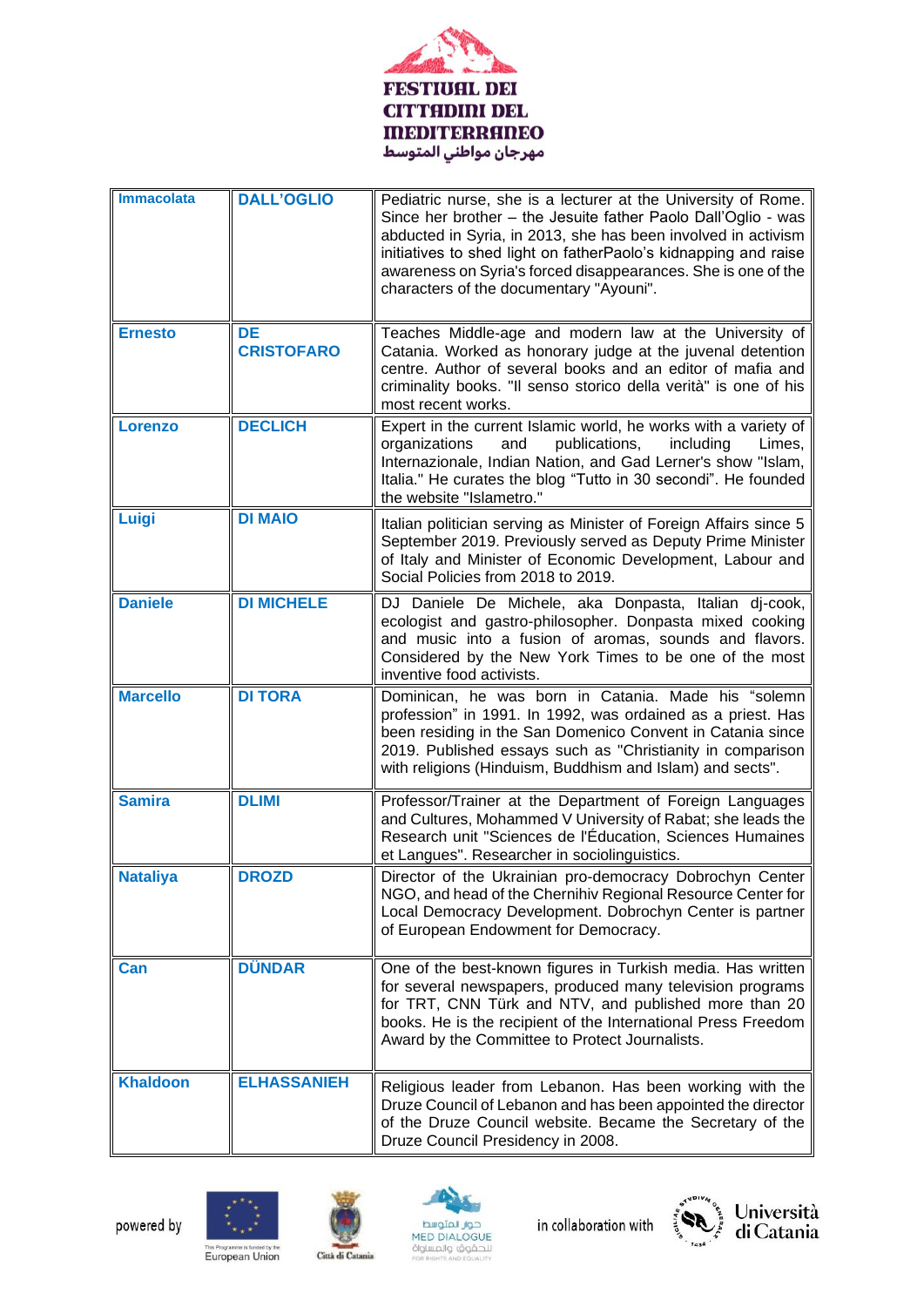

| <b>Belal</b>    | <b>FADL</b>       | Writer of screenplays, journalist, and columnist He began his<br>career as a journalist at Rose al-Ysuf, then as a co-founder<br>and secretary of Al-Dustour, and finally as a columnist for Al-<br>Masry Al-Youm, where he became one of Egypt's most<br>influential columnists.                                                                              |
|-----------------|-------------------|----------------------------------------------------------------------------------------------------------------------------------------------------------------------------------------------------------------------------------------------------------------------------------------------------------------------------------------------------------------|
| <b>Sara</b>     | <b>FAGONE</b>     | Head of Piattaforma Librino, a network of sports and cultural<br>associations, committees, and schools united for the<br>development of Catania's suburban district 'Librino', against all<br>forms of prejudice and neglect.                                                                                                                                  |
| <b>Rola</b>     | <b>FAYYAD</b>     | Founder & CEO of "ViaVii", a regional community brand and<br>an AI-powered travel experience recommendation engine.<br>Starting her career at a young age, she previously co-founded<br>"MICEit", an event booking engine for the MENA region.                                                                                                                 |
| <b>Katerina</b> | <b>GAGAKI</b>     | Vice-mayor at the Municipality of Athens. She is responsible<br>for Social Solidarity and Civil Society in the City's<br>administration.                                                                                                                                                                                                                       |
| <b>Marina</b>   | <b>GALEAZZI</b>   | Architect who works with the Service for the Protection and<br>Management of Public Green Areas - Ornamental Fountains<br>of the Municipality of Catania and collaborates with<br>organisations such as the territorial association Tourist Guides<br>or the Italian Environmental Fund of Catania.                                                            |
| <b>Stefano</b>  | <b>GATTI</b>      | Special Envoy for Food Security of the Italian Government The<br>Special Envoy promotes Italy's role in food security around the<br>world. He was Italy's ambassador to Australia and has held<br>other diplomatic functions around the world.                                                                                                                 |
| <b>Maurizio</b> | <b>GIACHERO</b>   | EU Delegation to Egypt's Governance, Human Rights, and<br>Civil Society Program Manager. He spent nearly seven years<br>with the OSCE Mission in Kosovo, where he gained expertise<br>in local administration and management. Was also the project<br>manager for the International Organization for Migration in<br>Serbia and a long-term election observer. |
| <b>Mercedes</b> | <b>GIOVINAZZO</b> | President of BJCEM with over 20 years of experience in project  <br>design and management of international cooperation projects.<br>Holds a Laurea in Archaeology and a master's degree in Arts<br>Management.                                                                                                                                                 |
| <b>Gaetano</b>  | <b>GIUNTA</b>     | Theoretical physicist and Secretary General of the Messina<br>Community Foundation. Expert in social and cultural<br>economics and scholar of complex systems. The foundation is<br>recognised by the OECD and the WHO as 'one of the world's<br>most interesting cases of experimentation with local welfare<br>and development models'.                      |
| <b>Mostafa</b>  | <b>GOUDA</b>      | Sustainability and urban planning expert. Coordinated a<br>number of volunteer and community service projects with non-<br>profit organizations focused on environmental, urban, and<br>technology issues.                                                                                                                                                     |











This Programme is funded by the<br>European Union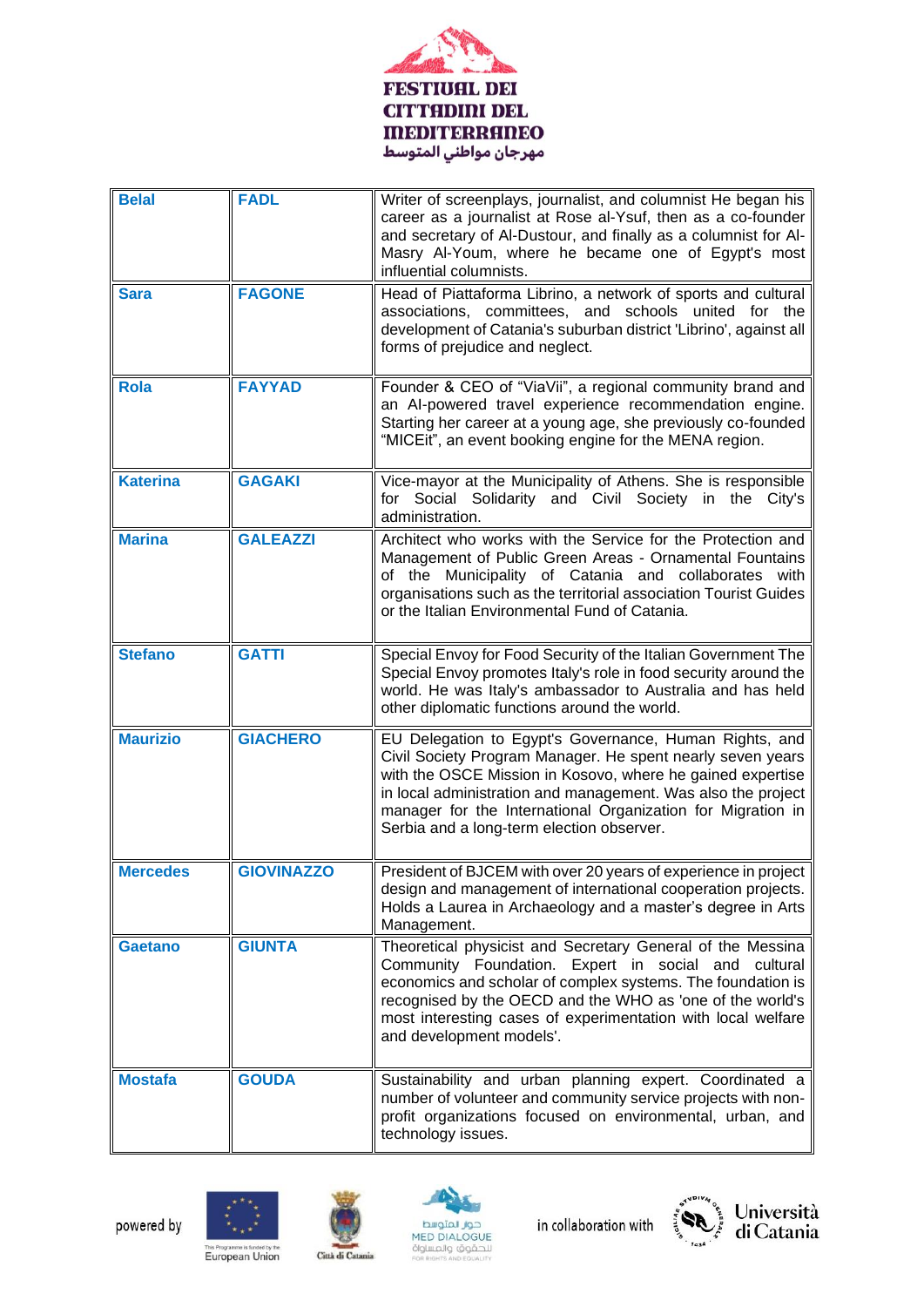

| <b>Biagio</b>      | <b>GUERRERA</b> | Poet, performer, and artistic director. Author of four poetry<br>volumes, dramatic texts, and songs in the Sicilian language.<br>With the Italian-Palestinian group Dounia and Moncef<br>Ghachem, he founded Pocket Poetry Orchesta and now works<br>as an artistic director and independent cultural activist.                                                                    |
|--------------------|-----------------|------------------------------------------------------------------------------------------------------------------------------------------------------------------------------------------------------------------------------------------------------------------------------------------------------------------------------------------------------------------------------------|
| <b>Karama</b>      | <b>HABLI</b>    | Programme assistant of Med Dialogue for Rights and Equality.<br>Has Hen a civil society activist for seven years and was<br>involved with several international organisations including<br>AIESEC, Dreams'NMotion, and International Peace Research<br>Association.                                                                                                                |
| <b>Mahmoud</b>     | <b>HADHOUD</b>  | Writer concerned with cultural criticism and politics in the<br>Middle East. Produced several essays and articles, published<br>in Arabic journals and websites. Co-author of "January<br>Revolution: Critical Vision". Serves as the managerial editor of<br>the Arabic digital magazine, Ida2at.com.                                                                             |
| <b>Youssef</b>     | <b>HAMDAOUI</b> | Volunteer director of the Moroccan Association for Citizenship<br>Initiatives, which strives to foster a sense of citizenship among<br>youth, as well as contribute to the attainment and<br>dissemination of the Millennium Development Goals.                                                                                                                                    |
| <b>Hannah</b>      | <b>HANANIA</b>  | He is the new Mayor of the Palestinian city of Bethlehem. Has<br>been appointed in April 2022. He earlier served as Deputy<br>Mayor for the same municipality.                                                                                                                                                                                                                     |
| <b>Radwa</b>       | <b>HASHEM</b>   | Press Officer and Head of the Environment Department at Al-<br>Watan newspaper. Responsible for community initiatives at<br>the International Environmental Quality Company.                                                                                                                                                                                                       |
| <b>Afraa</b>       | <b>HASHEM</b>   | One of the main characters in the award-winning documentary,<br>"For Sama", which tells the story of Waad al-Kateab's life<br>through five years of the uprising in Aleppo, where she opened<br>a series of schools.                                                                                                                                                               |
| <b>Mohammad</b>    | <b>HDAIB</b>    | Jordanian journalist based in Doha and editor of Al Araby Al-<br>Jadeed newspaper. Specialised in cultural affairs and has<br>been collaborating with various international film festivals.                                                                                                                                                                                        |
| <b>Ibrahim</b>     | <b>HEGGI</b>    | Human rights activist, he is co-founder of the transnational<br>"Maydan Association," which aims to develop a network of<br>engaged citizens working for a new Mediterranean citizenship<br>and a shared destiny for the peoples of the Mediterranean.                                                                                                                             |
| <b>Abdelfattah</b> | <b>HERIZI</b>   | Co-founder and manager of the programme "Algeria Startup<br>Challenge" (ASC), operating in the Algerian innovation<br>ecosystem for the past 4 years during which he accompanied<br>5400 projects. Currently, Abdelfettah is the General Manager<br>of "LEANCUBATOR", an organization specialising in the<br>design and implementation of innovation and incubation<br>programmes. |
| <b>Sandra</b>      | <b>HETZL</b>    | A literary translator, writer and project curator with a focus on<br>Arabic literature. Translated collections of stories, poems and<br>non-fiction books. Presented readings of over twenty theatre<br>pieces that she has translated in Germany. Founder of the<br>literary agency Collective 10/11.                                                                             |











This Programme is funded by the<br>European Union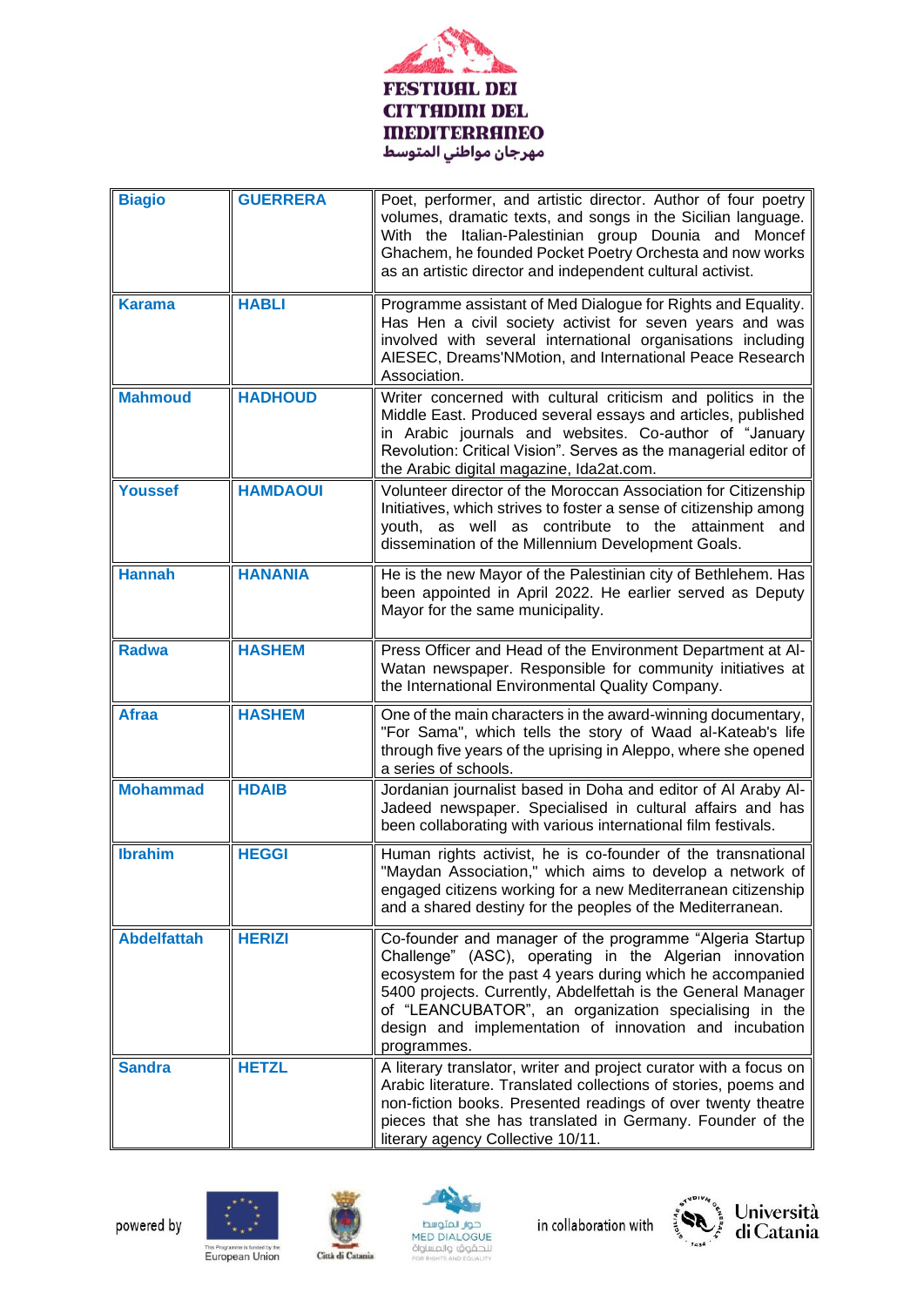

| <b>Menna</b>    | <b>HIJAZI</b>  | Project coordinator of the Academy for Women Entrepreneurs<br>(AWE). She collaborates with Natuf for environment and<br>community development. A Law graduate at Al-Azhar<br>University and an alumna of the U.S. Government-funded<br>Global UGRAD (2019-20) and the ACCESS (2014-16)<br>Programme.                                                     |
|-----------------|----------------|----------------------------------------------------------------------------------------------------------------------------------------------------------------------------------------------------------------------------------------------------------------------------------------------------------------------------------------------------------|
| Jan             | <b>HORZELA</b> | Polish<br>Co-founder<br>civil<br>society<br>activist.<br>οf<br>the<br>Civil March for Aleppo, he was responsible for logistics, public<br>outreach and political conceptualisation. He then created an<br>international activism capacity building network called Civil<br>Action Network.                                                               |
| <b>Sandra</b>   | <b>IMRAN</b>   | Co-founder and Chairperson in Mirsal ry, Espoo, (a nonprofit<br>organization that supports integration in Finland). Works as a<br>legal, financial, and administrative officer at the Mission of<br>Palestine to Finland and the Baltic counties.                                                                                                        |
| <b>Maher</b>    | <b>ISSA</b>    | General director at Civitas Institute, which aims to strengthen<br>the role of civil society, develop NGOs and local initiatives, and<br>contribute to building state institutions in Palestine. Has more<br>than 25 years of hands-on experience in civil society.                                                                                      |
| <b>Marion</b>   | <b>ISVI</b>    | Executive director of the Réseau Euromed France, a network<br>that brings together 36 French civil society organizations<br>involved in the countries around the Mediterranean. REF and<br>its members cover a wide range of key areas: education and<br>youth, art and culture, migration, social and solidarity<br>economy, environment, and equality. |
| <b>Dima</b>     | <b>KHATEEB</b> | Journalist, poet, and translator from a Syrian background.<br>Managing Director of AJ+ an award-winning digital news<br>service in English, Arabic, and Spanish launched by Al Jazeera<br>Media Network in San Francisco, USA. She is the only female<br>executive director within the AI Jazeera group.                                                 |
| <b>Sulaiman</b> | <b>KHATIB</b>  | He is co-founder of Combatants for Peace, a binational<br>grassroots nonviolence movement in Israel and Palestine.<br>Board member of the 'Middle East Initiative,' as well as a local<br>organizer who has received international recognition for his<br>efforts to promote peace.                                                                      |
| <b>Jessica</b>  | <b>KHAZRIK</b> | Artist, technologist, electronic music producer and writer<br>whose interdisciplinary practice ranges from composition to<br>ecotoxicology, machine learning, cryptography, performance,<br>visual art and history of science and music.                                                                                                                 |
| <b>Najoua</b>   | <b>KHALIFI</b> | Agronomy consultant with Agro-valoriZ, coaching promoters of<br>agricultural projects. Joined many ecological projects,<br>including Soukra 2030, with "Citoyens Solidaires" and the<br>Municipality of Soukra. Advocated for the protection of the<br>marshland Sebkha of Ariana in this initiative.                                                    |
| Laila           | <b>KIKI</b>    | Specialist in development, humanitarian aid, and advocacy<br>who has led frontline humanitarian, cultural, and human rights<br>groups in Syria and the Middle East. She is The Syria<br>Campaign's executive director - an initiative founded by the<br>activists of the 2011 Syrian revolution.                                                         |











This Programme is funded by the<br>European Union

Città di Catania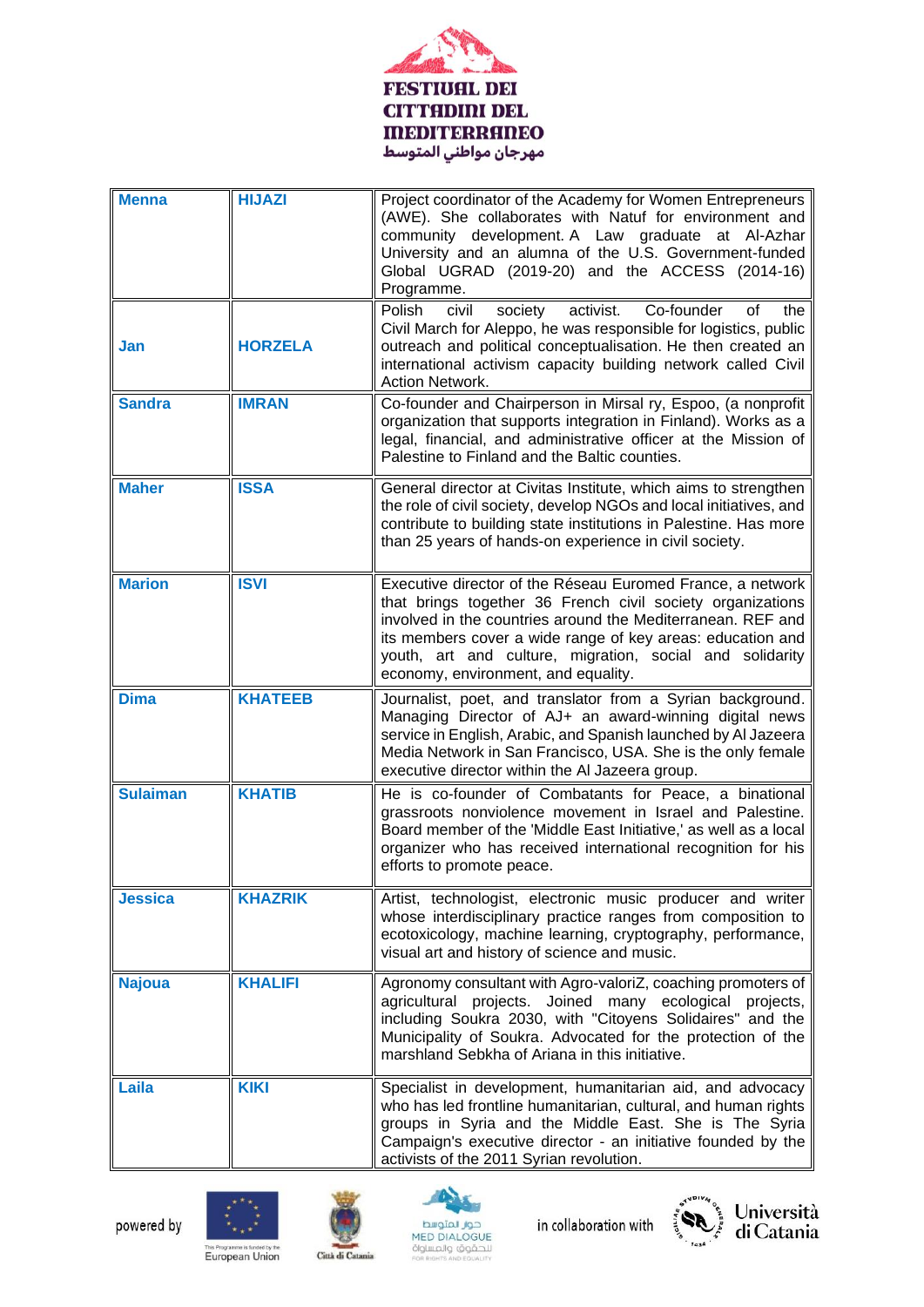

| <b>Yorgos</b>   | <b>KONSTANTINOU</b> | Visual communicator from Thessaloniki who has lived many<br>years in Catalonia. Konstantinou is a comics and cartoon<br>maker with a creative visual rhetoric background, he illustrates<br>pictures in an original, poetical, and intelligent way. He is the<br>author of the cartoon movie "The Middle Sea".                               |
|-----------------|---------------------|----------------------------------------------------------------------------------------------------------------------------------------------------------------------------------------------------------------------------------------------------------------------------------------------------------------------------------------------|
| <b>Mohaned</b>  | <b>KREMA</b>        | Maydan<br>Association's<br>volunteer<br>board<br>member<br>and<br>International Committee of Red Cross' communication field<br>officer, Mohaned began his civic activism trip seven years ago<br>with the Libyan Red Crescent, where he assisted migrants and<br>internally displaced persons in Libya.                                      |
| <b>Robert</b>   | <b>KRIZANIC</b>     | Director of the Institute Povod, which works toward global<br>justice and development through sustainability principles, art,<br>and global education. National Coordinator of the Slovenian<br>Network of the Anna Lindh Foundation and Faces of Migration<br>programme.                                                                    |
| <b>Emel</b>     | <b>KURMA</b>        | Executive director of the Helsinki Citizens' Assembly, which<br>aims at introducing in society values such as life with dignity,<br>the rule of law and justice, and gender equality, as well as<br>shaping an accountable, transparent, and participatory public<br>administration, particularly in the South-East of Europe and<br>Turkey. |
| <b>Fatma</b>    | <b>LADGHAM</b>      | Communication Expert of Med Dialogue for Rights and<br>Equality programme. Has 15 years working experience with<br>international organizations, in designing, managing and<br>implementing communication strategies and plans, targeting<br>diverse groups such as Mediterranean confederations,<br>Tunisian and regional civil society.     |
| <b>Kamal</b>    | <b>LAHBIB</b>       | Facilitator in mediating between social movements and the<br>Moroccan state. Founder and president<br>Morocco<br>of<br>Alternatives<br>Forum.<br>Founding<br>member<br>national<br>and<br>coordinator of the Associative Collective for the Observation of<br>Elections.                                                                     |
| <b>Gianni</b>   | <b>LATINO</b>       | Graphic designer, teacher and author. Deals with visual<br>identity for public and private entities, communication for<br>cultural events, designing books, and curating exhibitions.<br>Currently, director of the Catania Academy of Fine Arts for the<br>three-year period 2021-2024.                                                     |
| <b>Federica</b> | <b>LI MULI</b>      | Assistant Project Manager in the International Projects and<br>Networking team of UNIMED - Mediterranean Universities<br>Union. She coordinates a student mobility programme and is<br>active in various refugee integration and intercultural<br>conversation programmes and initiatives.                                                   |
| Luca            | <b>LORE</b>         | President of Trame di Quartiere, anthropologist with research<br>and action experience in urban contexts characterized by<br>marginality and spatial abandonment problems. He is currently<br>attending the Ph.D. course in urban studies at the DICEA of<br>the Sapienza University of Rome.                                                |











This Programme is funded by the<br>European Union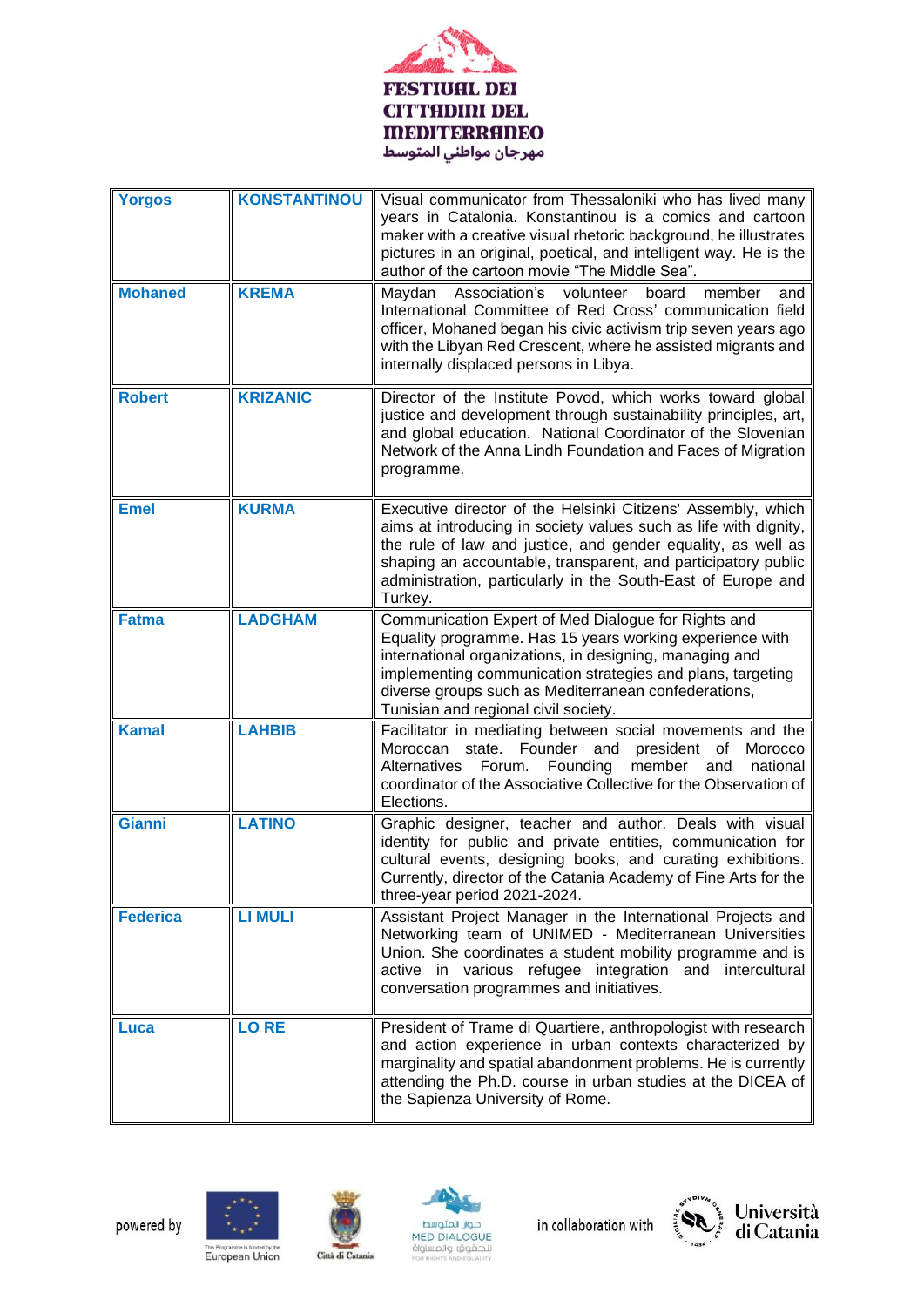

| <b>Francesca</b> | <b>LONGO</b>     | Deputy dean of the University of Catania. Teaches political<br>sciences and international relations and is in charge of her<br>University's "internationalisation programmes". Member of the<br>executive committee of the International Political Science<br>Association. A specialist of EU political affairs and migration.                                                               |
|------------------|------------------|----------------------------------------------------------------------------------------------------------------------------------------------------------------------------------------------------------------------------------------------------------------------------------------------------------------------------------------------------------------------------------------------|
| <b>Carlos</b>    | <b>LOZANO</b>    | Coordinator of the Euro-Mediterranean Network of Social<br>Economy, which aims at providing a renewed vision for socio-<br>economic development in the Mediterranean region. Directed<br>and produced several publications on the role of the Social<br>Economy in the achievement of SDGs and the Agenda 2030.                                                                              |
| <b>Jaber</b>     | <b>MAATOUI</b>   | Founder of Skills-Up, a university club created in 2019 by the<br>students of the Faculty of Science and Techniques of Tangier.<br>Its concept is based on soft-skills, and personal development.<br>It develops projects to enhance awareness of the importance<br>of soft skills, particularly in the the labour market.                                                                   |
| <b>Johannes</b>  | <b>MAERK</b>     | Prof. Dr. Maerk is an Academic Coordinator of the MA program<br>in Diplomacy and IR at the University of Applied Sciences FH<br>Campus Vienna. His research interests are non-western social<br>sciences and South-South relations. Conducted research<br>projects in Latin America and the Middle East.                                                                                     |
| <b>Anita</b>     | <b>MAGNO</b>     | A graduate of Arabic, Islamic and Mediterranean Studies from<br>the "Orientale" University of Naples. Has been a publisher, an<br>organizer, and a press officer for socio-cultural events for over<br>10 years, as well as promotion manager for the publishing<br>group of her family, Sabir s.r.l., and Mesogea Edizioni.                                                                 |
| Asma             | <b>MANSOUR</b>   | Founder and director of the Tunisian Center for Social<br>Entrepreneurship with a long experience in working with civil<br>society organisations at local and international level.                                                                                                                                                                                                           |
| <b>Khaled</b>    | <b>MANSOUR</b>   | Writer and communication expert with extensive experience at<br>the United Nations and as a foreign correspondent. Has been<br>writing on political issues, human rights, humanitarian aid, and<br>peacekeeping in addition to his fiction work.                                                                                                                                             |
| <b>Francesca</b> | <b>MATEROZZI</b> | Involved in the field of migration since 2002. Worked with<br>NGOs and groups dealing with forced migration in Italy and<br>abroad. As an expert, worked with radio shows and<br>magazines. In 2012, she co-founded Corriere delle Migrazioni.<br>Since 2017, she has been working with marginality, new and<br>old poverty with the newly founded Nonna Roma initiative.                    |
| <b>Zineb</b>     | <b>MECHIECHE</b> | With a Master on environmental engineering and climate<br>risks, she is a member of the Algerian environmental<br>organization Dz Explorer, in charge of environmental<br>education programmes. A freelance environmental journalist,<br>she publishes on several specialised media, including<br>mainsvertes.org. She conceived a new environmental<br>capacity building concept: Carbondz. |











This Programme is funded by the<br>European Union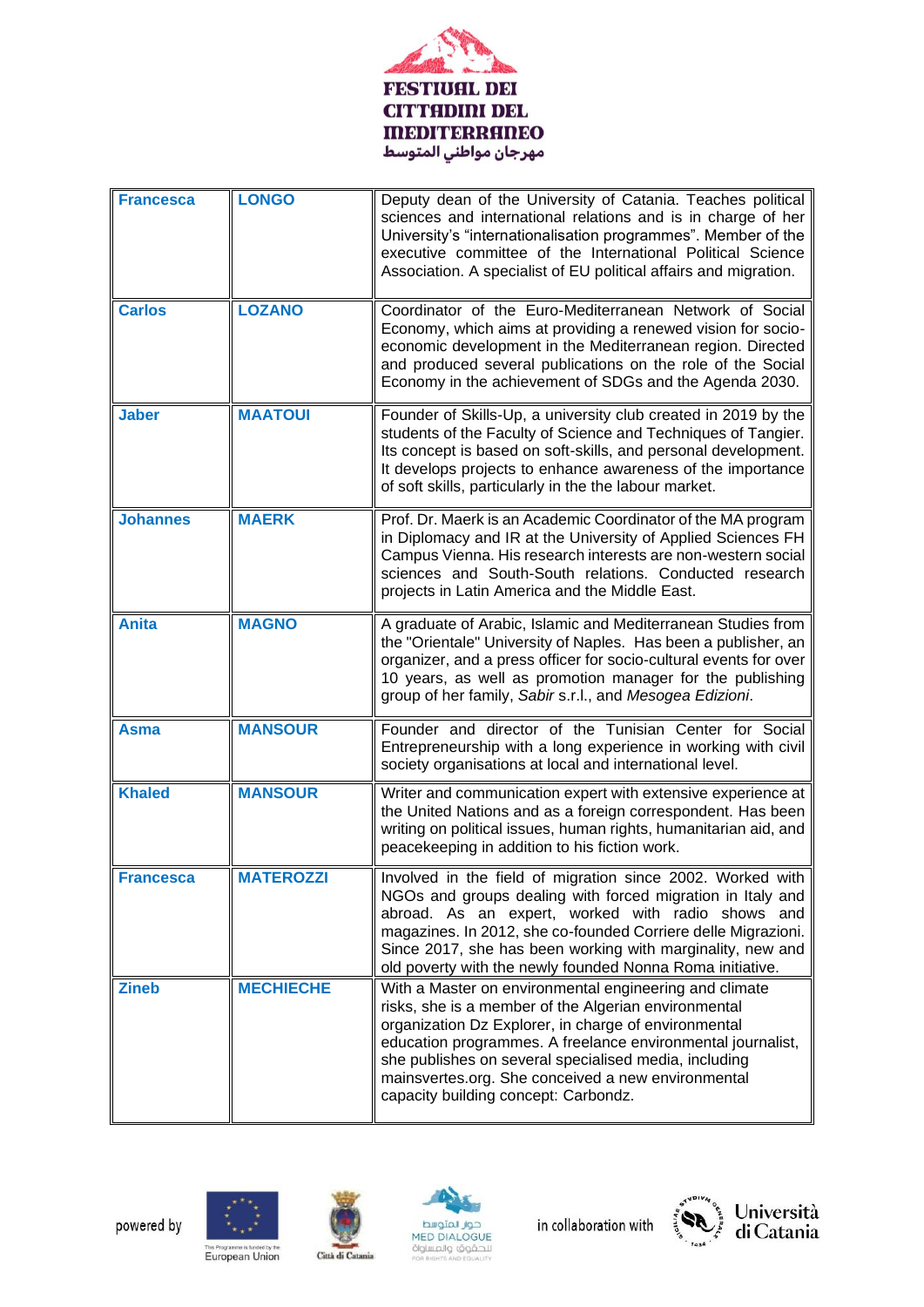

| <b>Fausto</b>    | <b>MELLUSO</b>    | Member of the board of ARCI Sicily, an Italian<br>social<br>promotion organization. Its approach combines "Culture" and<br>"Society" with inclusive and multicultural social events, as well<br>as a focus on people who are socioeconomically and culturally<br>disadvantaged.                                                                                                     |
|------------------|-------------------|-------------------------------------------------------------------------------------------------------------------------------------------------------------------------------------------------------------------------------------------------------------------------------------------------------------------------------------------------------------------------------------|
| <b>Gennaro</b>   | <b>MIGLIORE</b>   | President of the international organization Parliamentary<br>Assembly of the Mediterranean (PAM). Also, a member of the<br>Italian Parliament from 2006 to 2008 and from 2013 to date.                                                                                                                                                                                              |
| Anna             | <b>MIGNOSA</b>    | Visiting lecturer at Erasmus University in Rotterdam and<br>researcher at the University of Catania. Her areas of expertise<br>include cultural policy and their potential influence on society<br>and the cultural industry. Her research focuses on changes in<br>cultural policies, the economics of cultural heritage, and the<br>relationship between culture and development. |
| <b>Hatem</b>     | <b>MLIKI</b>      | International facilitator with over 24 years of experience<br>working with international organizations on decentralisation<br>management in Tunisia and the MENA area, as well as over<br>10 years in project management of donor-funded initiatives. He<br>was elected as member of the Tunisian Parliament in 2019.                                                               |
| <b>Rehab</b>     | <b>MOGHAZY</b>    | Programme Manager for the civil society, agriculture, and food<br>security at Egyptian Om Habibah Foundation. Has 20 years of<br>experience working in international and national institutions as<br>well as working with a variety of donors, including the EU, Ford<br>Foundation, Finnish embassy, UNDP, and Drosos.                                                             |
| <b>Zeina</b>     | <b>MOHANNA</b>    | Has been active in humanitarian development and in<br>academia for more than fifteen years. Board Member of Amel<br>Association International, an NGO providing support to the<br>most underprivileged populations in Lebanon                                                                                                                                                       |
| <b>Rita</b>      | <b>MONTICELLI</b> | Professor of English literature, gender and cultural studies,<br>theories and history of culture in the Department of Modern<br>Languages, Literatures, and Cultures at the University of<br>Bologna, Italy. She coached with her academic commitment<br>the mobilisation for the jailed Egyptian student Patrick Zaki.                                                             |
| <b>Heba</b>      | <b>MOUSA</b>      | planner, co-founder of Tabdeel,<br>Urban<br>a<br>grassroots<br>community of urban planners and cycling advocates that aims<br>at studying, promoting and supporting non-motorised mobility<br>in Egypt, using planning and design knowledge.                                                                                                                                        |
| <b>Christian</b> | <b>MULDER</b>     | Rector's Delegate for Ecology and Climate Emergency at the<br>University of Catania. His research and teaching focus on<br>responses to environmental changes and on structural<br>variations in soil biota and in (arid and temperate) terrestrial,<br>freshwater and (coastal) marine communities.                                                                                |
| <b>Wasim</b>     | <b>NASSER</b>     | Director of international advocacy and resource development<br>at the Mossawa Center. Holds a BA in international relations<br>and psychology and a MA in peace and conflict management.<br>Created an international network of supporters for the<br>Palestinian Arab citizens of Israel.                                                                                          |









Università<br>di Catania

This Programme is funded by the<br>European Union

Città di Catania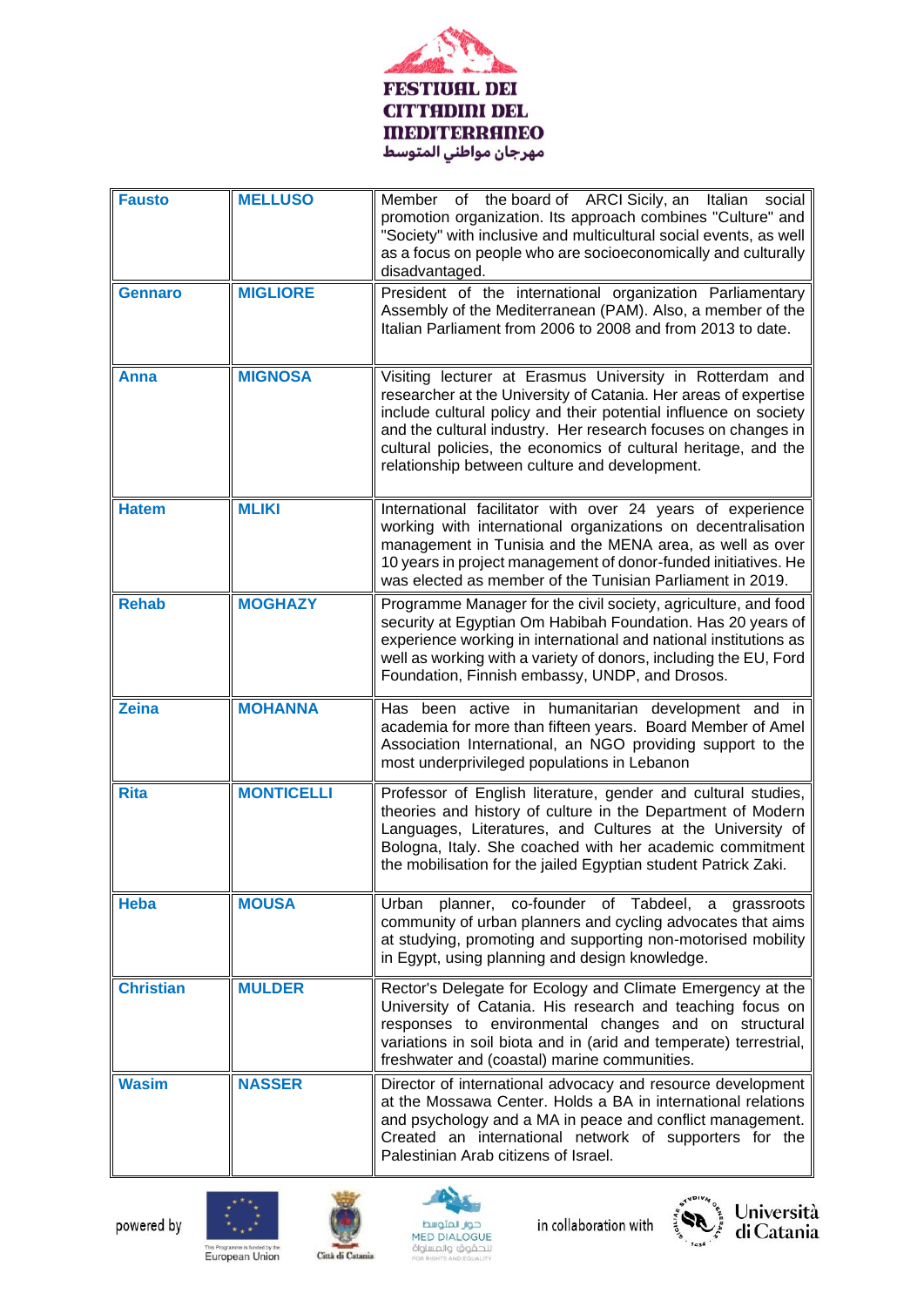

| Alberto-Horst NEIDHARDT |                     | European Migration and Diversity (EMD) Policy analysist. He<br>works on asylum, migration, and integration issues at the<br>European Policy Center (EPC), with a particular interest in<br>migration politics and experience in EU law and jurisprudence.                                                                                                                                                                                                         |
|-------------------------|---------------------|-------------------------------------------------------------------------------------------------------------------------------------------------------------------------------------------------------------------------------------------------------------------------------------------------------------------------------------------------------------------------------------------------------------------------------------------------------------------|
| <b>Niccolò</b>          | <b>NOTARBARTOLO</b> | Works for the development cooperation NGO CO.P.E.<br>Cooperazione Paesi Emergenti. Member of the organisation's<br>board. Has an experience in local politics.as former member of<br>the Catania's city council.                                                                                                                                                                                                                                                  |
| <b>Vedran</b>           | <b>OBUCINA</b>      | Priester, political scientist and international promoter of<br>interreligious understanding, member of Maydan association.<br>Commissioner for Ecumenism and Interreligious Relations at<br>the Orthodox Old-Catholic Province of St. Christopher, part of<br>Croatia's Old-Catholic Patriarchy.                                                                                                                                                                  |
| <b>Pascal</b>           | <b>ODUL</b>         | Graduated in 1981 as a Civil Engineer in Architecture. He<br>worked as researcher, international consultant and professor<br>in Belgium, France and Brazil, and for the Belgian International<br>Development Cooperation. Joined in 2001 the European<br>Commission as environment and regional development<br>programme manager in Egypt. He is now DG Near's Team<br>Leader for regional programmes in the South, dealing with<br>good governance and security. |
| <b>Fatima</b>           | <b>OUTALEB</b>      | Fatima is a founding member of the women's rights<br>organization "Karama" and advisory board member of<br>"ABAAD". Earlier, she worked as a facilitator, trainer and<br>technical consultant. Has supervised the implementation of<br>"UAF" shelter management programme.                                                                                                                                                                                        |
| <b>Moni</b>             | <b>OVADIA</b>       | Italian actor, musician, singer, and theatrical author. Has been<br>an outspoken opponent of what he regards as growing racism<br>Italian society.<br>Longtime advocate of the cultural<br>in<br>rights of persons with disabilities.                                                                                                                                                                                                                             |
| <b>Stefania</b>         | <b>PAGLIAZZO</b>    | Psychotherapist. Member and coordinator of psychological<br>services for Mediterranea Saving Humans, a 'civil society<br>platform' founded to monitor the situation in the Mediterranean<br>and to rescue people in distress at sea after most other NGOs<br>were no longer in a position to act due to legal obstacles.                                                                                                                                          |
| Igor                    | <b>PALMINTERI</b>   | Eclectic artist who expresses himself through different<br>languages. A graduate in painting from the Academy of Fine<br>Arts of Palermo. Has often exhibited his works both in Italy<br>and in other European cities, with group and solo shows.<br>Organises workshops and is involved in social work and art<br>therapy.                                                                                                                                       |
| <b>Giovanni</b>         | <b>PAMPANINI</b>    | Pedagogist and essayist (author of "Illuminismo<br>pedagogico"). Founded the Mediterranean Society of<br>Comparative Education. He was Coordinator of the<br>International Group on the Right to Education, gathering the<br>UN Special Rapporteurs on the right to education as well as<br>internationally renowned intellectuals such as Samir Amin<br>and Thomas Pogge.                                                                                        |











This Programme is funded by the<br>European Union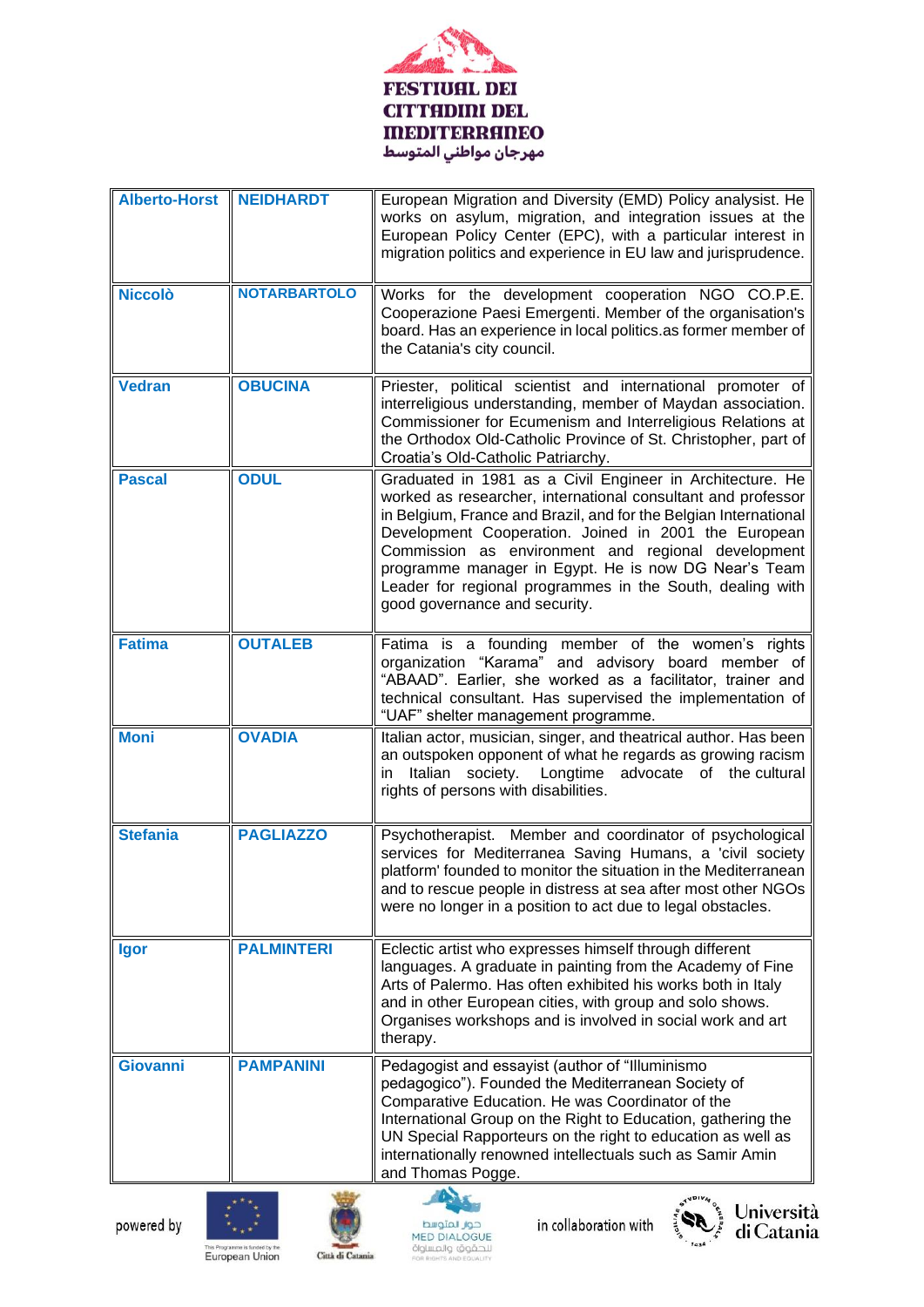

| <b>Caterina</b> | <b>PASTURA</b>     | Worked as a bookseller and cultural animator in Messina.<br>Member of the Mesogea publishing house's editorial board,<br>which is committed to the Mediterranean and its many<br>peoples, cultures, histories, and expertise. Mesogea's<br>catalogue has over a hundred publications, including essays<br>and novels.                       |
|-----------------|--------------------|---------------------------------------------------------------------------------------------------------------------------------------------------------------------------------------------------------------------------------------------------------------------------------------------------------------------------------------------|
| <b>Giacomo</b>  | <b>PELLINI</b>     | Giacomo is the head of communication and campaign of Kyoto<br>Club. Kyoto Club is a non-profit organisation bringing together<br>business companies, associations, local municipalities and<br>governments to reach the greenhouse gas reduction targets<br>set by the Kyoto Protocol, by the EU and by the 2015 Paris<br>Agreement.        |
| <b>Antonio</b>  | <b>PERDICHIZZI</b> | Founder of Isola, a Catania-based facility that fosters<br>innovation and entrepreneurship via training and exchange. A<br>coworking space for trying out new methods of working and<br>offering a diverse cultural programme to boost creativity and<br>skills. An island of creativity, a hyper-connected and open<br>area.               |
| <b>Emanuela</b> | <b>PISTONE</b>     | Actress, theatre director, graduated in foreign languages with<br>a master in literary translation. Founder and artistic director of<br>Catania based Isola Quassùd (2004). The organization aims<br>to social and cultural inclusion of young migrants, mostly<br>minors and women, through arts and creative activities.                  |
| <b>Dario</b>    | <b>PRUITI</b>      | Lawyer and president of ARCI Catania. ARCI is the most<br>important Italian social promotion organization. Its approach<br>combines "Culture" with "Society", to implement inclusive and<br>inter-cultural social actions addressed at all citizens, being<br>Italian or foreigner, migrant or refugee.                                     |
| <b>Kristina</b> | <b>PRUNEROVA</b>   | Programme assistant since 2018 at the Regional Co-operation<br>Unit - Southern Neighbourhood, DG NEAR (Neighbourhood<br>and Enlargement Negotiations), European Commission,<br>responsible for projects on civil society and culture. Led the<br>Czech Cultural Institute in Belgium promoting cultural relations<br>between 2011 and 2017. |
| Rania           | <b>QADI</b>        | Democracy and Human Rights Master Student at Birzeit<br>University, Palestine. Currently doing Erasmus at the<br>University of Palermo, with the International Relations<br>programme. Lawyer and has professional experience in<br>research related to International and constitutional law.                                               |
| <b>Alice</b>    | <b>QUATTROCCHI</b> | Spokesperson for the Fridays for Future movement in Catania,<br>the platform of young activists launched by Greta Thunberg to<br>mobilise society and governments and provide concrete<br>answers to the climate crisis.                                                                                                                    |
| <b>Kenza</b>    | <b>RADY</b>        | Born in Casablanca, she currently resides in Berlin. A cultural<br>manager who has worked in Egypt, Iraq, and Berlin, with a<br>focus on cinema and literature. Currently coordinating a video<br>project for Iraqi women for Elbarlament, in Berlin.                                                                                       |











This Programme is funded by the<br>European Union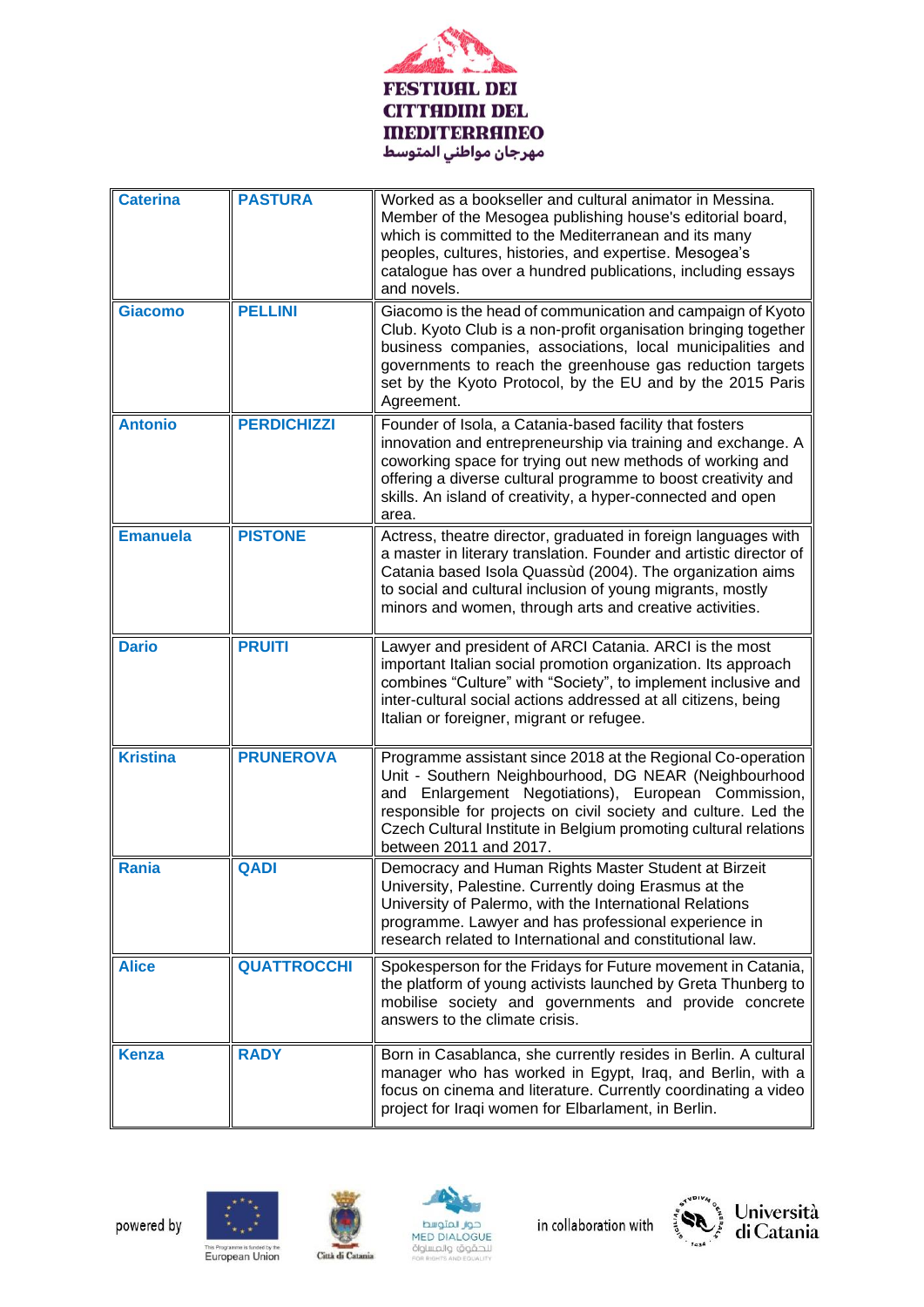

| <b>Viola</b>    | <b>RAHEB</b>       | Palestinian social scientist (Ph.D), theologist and teacher<br>currently living in Austria. Member of the Interdisciplinary<br>Research Group on "Global Contestations of Women's and<br>Gender Rights", at the Center for Interdisciplinary Research<br>(Bielefeld University).                                                                                                               |
|-----------------|--------------------|------------------------------------------------------------------------------------------------------------------------------------------------------------------------------------------------------------------------------------------------------------------------------------------------------------------------------------------------------------------------------------------------|
| <b>Intissar</b> | <b>RAJABANY</b>    | Team leader of Linataawan Project, British Council Libya.<br>Holds an MA in International Relations Theory from the<br>University of Warwick. Has 26 years of international<br>development and private sector experience in Libya and the<br>MENA region.                                                                                                                                      |
| <b>Miquel</b>   | <b>RAMOS</b>       | Musician and journalist from Valencia, Spain, specialised in<br>social movements, fake news and hate speech. Has been<br>writing about the threat of the extreme right for a long time. Has<br>just published 'Antifascistas', which describes the fight against<br>the extreme right in Spain since the 1980s.                                                                                |
| <b>Giuseppe</b> | <b>RANNISI</b>     | President of Birdlife International - LIPU in Catania. Promoted<br>a campaign for the regeneration of the Monte Po's green areas<br>and urban-rural territory, located around the homonymous<br>popular district of Catania. The campaign has been supported<br>by 21 civil society organisations.                                                                                             |
| Luigi           | <b>RENNA</b>       | Italian Catholic cleric, metropolitan archbishop of Catania<br>since January 2022. He was the rector of the Pontifical<br>Regional Seminary of Puglia "Pius XI" (2009-2015). He was<br>ordained a priest in September 1991. Since 26 May 2021 he<br>has been President of the Bishops' Commission for Social<br>Problems and Labour, Justice and Peace of the Italian<br>Episcopal Conference. |
| <b>Sabine</b>   | <b>RHÉTORÉ</b>     | Marseille's artist who creates contemporary maps. She<br>considers herself a dreamer who has been redrawing the world<br>by proposing political poetry through maps since 1997. She<br>has fun with the visual mechanisms that allow and lead to<br>revolutions in our thinking.                                                                                                               |
| <b>Marie</b>    | <b>RUYFFELAERE</b> | PhD candidate in political science at the "Université Libre de<br>Bruxelles" (ULB). Her research deals with the external action<br>of the EU in its Southern Neighborhood, and more particularly<br>on the relations between the EU and Egypt after 2011.                                                                                                                                      |
| <b>Mohab</b>    | <b>SABER</b>       | Cultural Manager and Creative Producer committed to the<br>non-profit independent cultural sector in the MENA region. His<br>engagement in the cultural sector led to managing large-scale<br>regional programmes increasing access to culture and<br>enhancing the collaboration between North Africa, The Middle<br>East and Europe.                                                         |
| Laura           | <b>SAIJA</b>       | Associate professor in City and Regional Planning at the<br>University of Catania, Italy. Before joining Catania University<br>in 2018, she served for three years as assistant professor at<br>the Department of urban and regional planning, School of<br>Urban Affairs and Public Policy, University of Memphis, USA.                                                                       |
| <b>Wissal</b>   | <b>SAKRI</b>       | Leader in TAMSS, a Tunisian social enterprise specialised in<br>the economic and social empowerment of women and youth.<br>He is the coordinator of the EU funded FLAG programme<br>(Women Leadership: Support and Management).                                                                                                                                                                |











This Programme is funded by the<br>European Union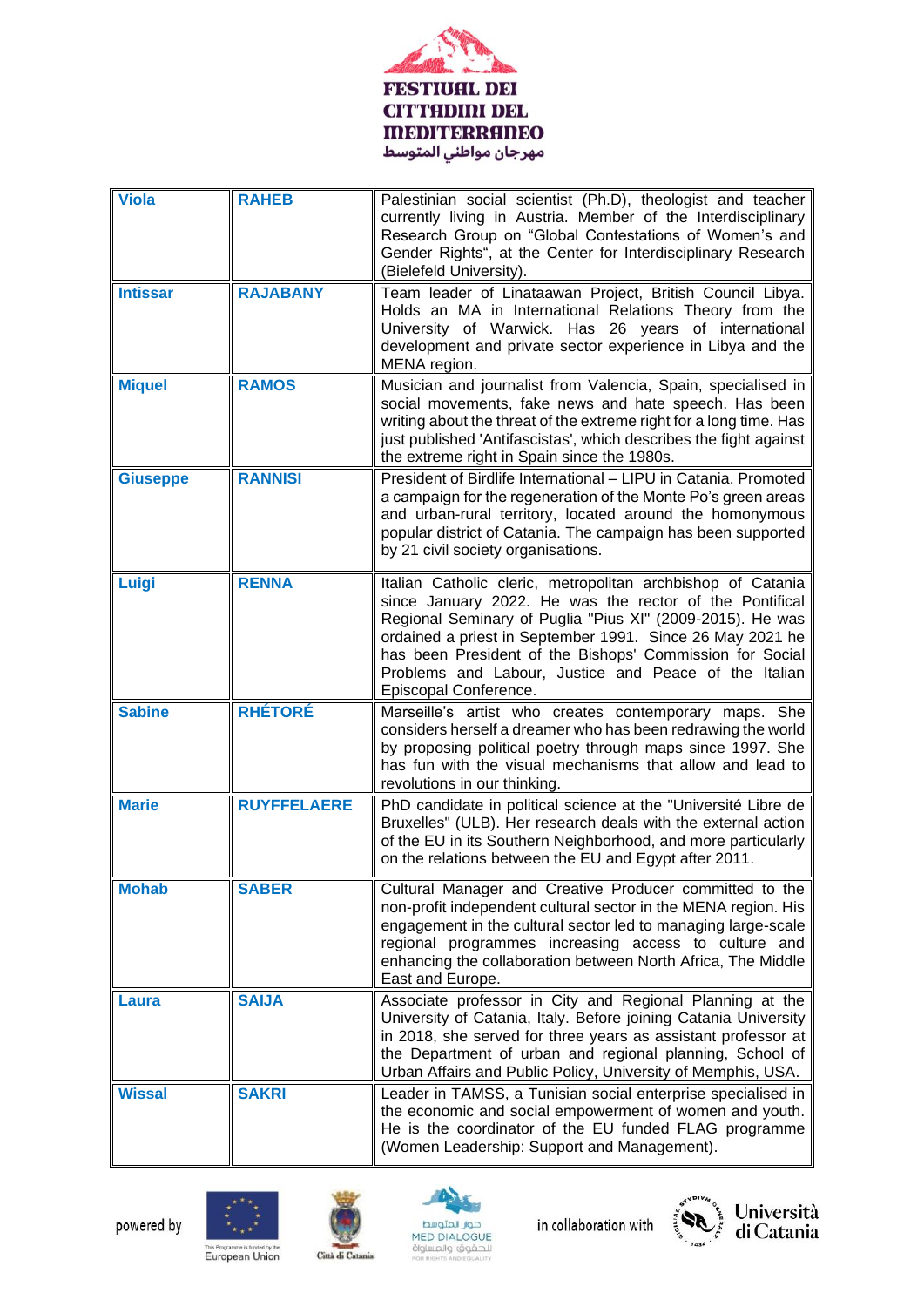

| <b>Maryam</b>       | <b>SALEH</b>      | Egyptian singer, songwriter, and actress. She works together<br>with the Lebanese musician Zeid Hamdan. Her music was<br>described as the invention of Arab trip-hop.                                                                                                                                                                                                                                                                                         |
|---------------------|-------------------|---------------------------------------------------------------------------------------------------------------------------------------------------------------------------------------------------------------------------------------------------------------------------------------------------------------------------------------------------------------------------------------------------------------------------------------------------------------|
| <b>Jad</b>          | <b>SALHA</b>      | Was a project officer at "Ras El Matn Youth Organization",<br>where he implemented projects on community-dialogue<br>peacebuilding and youth capacities. He has graduated from<br>the Holy Spirit University of Kaslik, Lebanon with a BA in<br>International Relations, and he is currently studying an MSc in<br>Conflict Management and Humanitarian Action.                                                                                               |
| <b>Saïd</b>         | <b>SALHI</b>      | Vice-president of the "Algerian League for the Defence of<br>Human Rights" (LADDH), which aims at defending the political<br>and civil rights and freedom of thought, expression, assembly,<br>culture and democracy in Algeria. Has been involved in the<br>social movement for democracy in Algeria (Hirak).                                                                                                                                                |
| <b>Nada</b>         | <b>SALLAM</b>     | Syrian lawyer and a member of the Free Syrian Lawyers<br>Association - FSLA - Has experience in legal fieldwork in<br>Syrian courts. Worked on following up on the cases of political<br>detainees and revealing the fate of the missing during the<br>Syrian conflict.                                                                                                                                                                                       |
| <b>Ameenah</b>      | <b>SAWWAN</b>     | Advocacy campaigner with The Syria Campaign, a human<br>rights organisation created by Syrian activists, that works for<br>freedom and justice in Syria.                                                                                                                                                                                                                                                                                                      |
| Lina                | <b>SCALISI</b>    | Full Professor of modern history at the Department of<br>Humanities of the University of Catania. President of the<br>Academy of Fine Arts of Catania.                                                                                                                                                                                                                                                                                                        |
| <b>Rita</b>         | <b>SCANDURA</b>   | Educator working with the Juvenile Detention Centre of<br>Acireale, located in the Province of Catania. She has an<br>extensive experience of working with youth in marginal<br>contexts.                                                                                                                                                                                                                                                                     |
| <b>Gianfranco</b>   | <b>SCHIAVONE</b>  | Scholar of international migration. President of the Italian<br>Consortium of Solidarity-Refugee Office. Co-founder of the<br>SPRAR-National Protection System for Asylum Seekers and<br>Refugees. He is also the Vice President of the Italian<br>Association for Juridical Studies on Immigration.                                                                                                                                                          |
| <b>Ingrid</b>       | <b>SCHWAIGER</b>  | Deputy Head of Regional Co-operation Unit - Southern<br>Neighbourhood, DG NEAR (Neighbourhood and Enlargement<br>Negotiations), European Commission, she is in Brussels since<br>November 2015. Dealt with different economic and political<br>issues, development cooperation, financial instruments as well<br>as geographic responsibilities in the Eastern Partnership and<br>the Southern Neighbourhood. She worked for the EU<br>Delegation to Algeria. |
| <b>Michelangelo</b> | <b>SEVERGNINI</b> | Film director interested in portraying societies with its<br>contradictions. Among his films, we can name: L'uomo con il<br>megafono, Schiavi di Riserva and Istimaryya - Tra Napoli e<br>Baghdad controvento.                                                                                                                                                                                                                                                |











This Programme is funded by the<br>European Union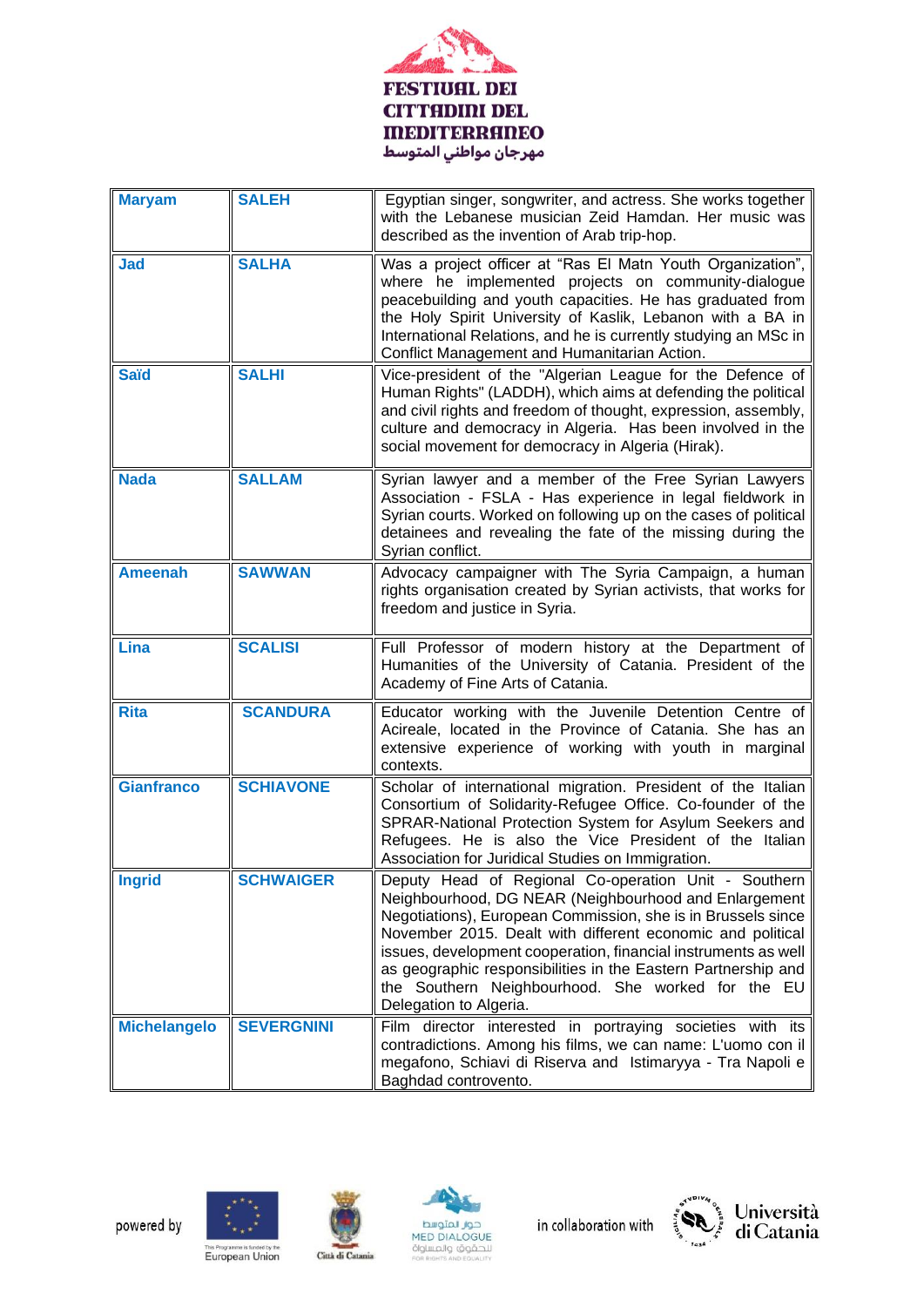

| <b>Corinne</b>  | <b>SILVA</b>      | British artist living and working in London. Her artistic research<br>is concerned with landscape as a complex interrelation of<br>culture and geography, politics and botany, living beings and<br>inanimate matter. She explores these themes through<br>photography, video, installation, and performance.                                                                                                                                         |
|-----------------|-------------------|-------------------------------------------------------------------------------------------------------------------------------------------------------------------------------------------------------------------------------------------------------------------------------------------------------------------------------------------------------------------------------------------------------------------------------------------------------|
| <b>Domenico</b> | <b>SIMONE</b>     | Co-founder and president of the cultural organization South<br>Media. Has experience working with both private and public<br>cultural organizations. Attended Ermanno Olmi's "Ipotesi<br>Cinema" workshop and Marco Bellocchio's "Fare Cinema"<br>school of advanced film training after graduating from DAMS<br>cinema orientation in Bologna. Directed a series of festivals<br>and events, including Liège Cinema Italien and Regards sur<br>Rome. |
| <b>Gianluca</b> | <b>SOLERA</b>     | Team leader of the EU programme Med Dialogue for Rights<br>and Equality. He ideated the Mediterranean Citizens Festival.<br>Town planner, he advised the Greens in the European<br>parliament for many years. Activist and a writer, he published<br>several books, including "Citizen Activism and Mediterranean<br>Identity: Beyond Eurocentrism".                                                                                                  |
| <b>Klara</b>    | <b>SRBOVA</b>     | International development aid professional and a yoga<br>teacher. Become an avid advocate for trauma healing. Trained<br>in trauma-informed yoga, Klara founded Yogasil, an initiative<br>providing adapted yoga sessions to asylum seekers in three<br>asylum centers of Fedasil in Belgium.                                                                                                                                                         |
| <b>Elettra</b>  | <b>STAMBOULIS</b> | Cultural director, curator and writer of Greek origins and Italian<br>culture. She has curated many exhibitions in Italy and abroad,<br>such as Satrapi, Joe Sacco, Raul, Zehra Doğan, Badiucao.<br>She has been the artistic director of Komikazen International<br>Festival of Reality Comics in Ravenna.                                                                                                                                           |
| <b>Ambra</b>    | <b>STAZZONE</b>   | Curator, art critic, and a professor of contemporary arts history<br>at the Academy of Fine Arts in Catania. Collaborates as a<br>curator with various public and private bodies such as the GAM<br>Gallery of Modern Arts in Catania.                                                                                                                                                                                                                |
| <b>laor</b>     | <b>STIKS</b>      | Novelist, and Professor at the Faculty of Media and<br>Belgrade.<br>Communications<br>Published<br>the<br>in<br>monograph, Nations and Citizens in Yugoslavia and the Post-<br>Yugoslav States: One Hundred Years of Citizenship, and<br>together with Jo Shaw, edited the collections Citizenship after<br>Yugoslavia. He is co-author of the Maydan's Manifesto for<br>Mediterranean Citizenship.                                                   |
| <b>Paul</b>     | <b>TABET</b>      | A graduate from the Lebanese American University. Junior<br>non-Key expert in the EU Clima-Med programme, focusing on<br>supporting the municipalities in developing their Sustainable<br>Energy Access and Climate Action Plans (SEACAPs).                                                                                                                                                                                                           |
| <b>Mario</b>    | <b>TAVIANO</b>    | Has an extensive experience in educational and entertainment<br>workshops for children. He cooperates with the publishing<br>house Mesogea, section Mesogea Ragazzi.                                                                                                                                                                                                                                                                                  |











This Programme is funded by the<br>European Union

Città di Catania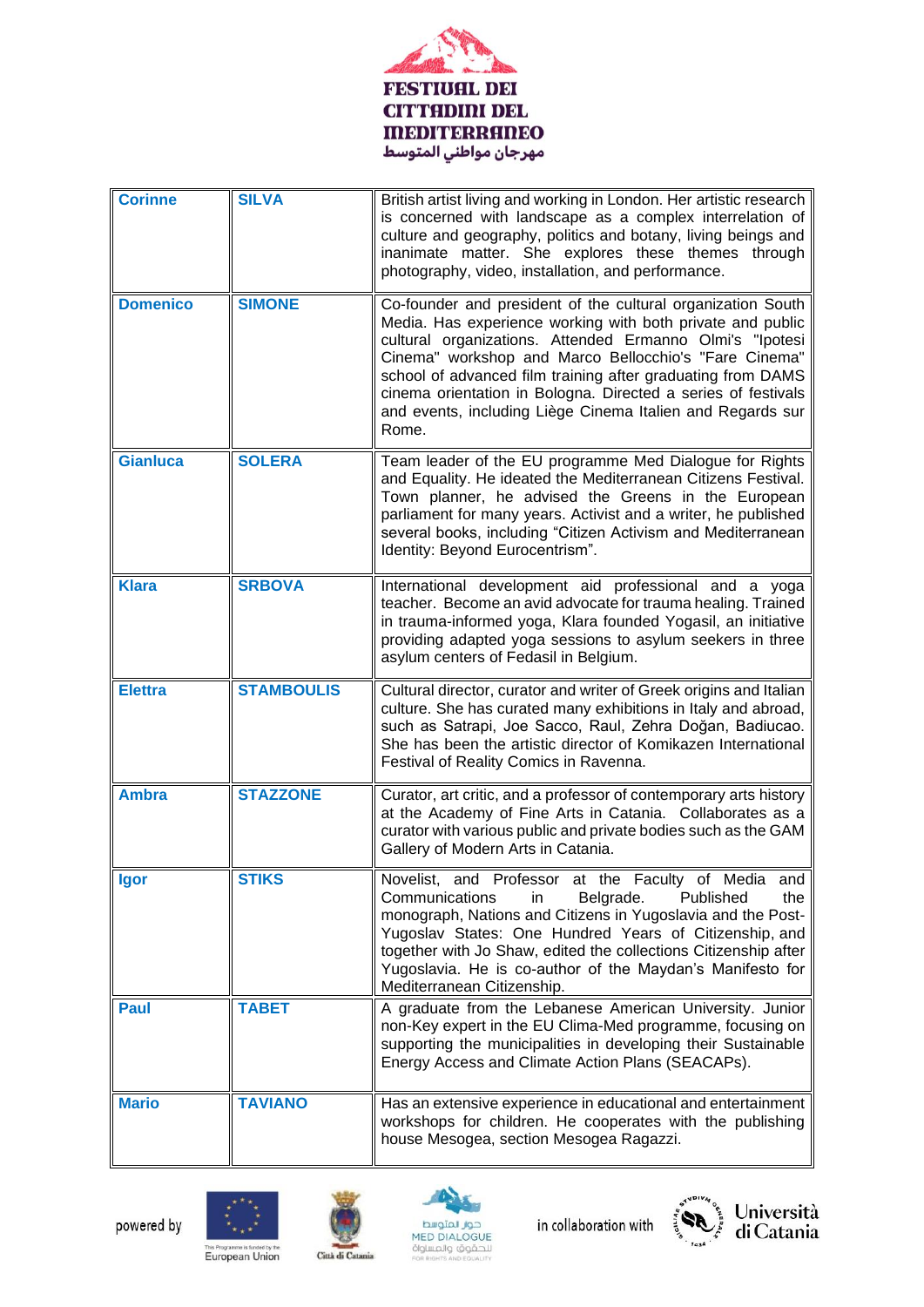

| <b>Miralem</b>    | <b>TURSINOVIĆ</b>  | Bosnian/Croatian/Serbian<br>Professor of<br>language<br>and<br>comparative literature. He was a moulder in a steel foundry, an<br>actor in amateur theatres and in Tuzla's National Theatre, a<br>director of radio programmes, a desk operator, and an editor<br>on Tuzla's Radio Kameleon. Former fighter during the<br>Yugoslavian civil war.                                                                |
|-------------------|--------------------|-----------------------------------------------------------------------------------------------------------------------------------------------------------------------------------------------------------------------------------------------------------------------------------------------------------------------------------------------------------------------------------------------------------------|
| <b>Elisabetta</b> | <b>VINCI</b>       | Graduated in foreign languages and literatures, with a PhD in<br>Cultural Heritage. Teaches English in the lower secondary<br>school. Her collaboration with Isola Quassùd, which started in<br>2011, has become a fixed point in her life. She deals with<br>organizational and administrative tasks.                                                                                                          |
| <b>Mirko</b>      | <b>VIOLA</b>       | Entrepreneur and Social innovator. Founder and President of<br>RP2.0, a cultural association for research and education in<br>active citizenship and social innovation.<br>Co-founder and<br>investor of startup projects with a high social impact. Secretary<br>of Città Insieme, Civil Society Movement founded in 1987 that<br>promotes in Catania a new relationship between citizens and<br>institutions. |
| <b>Don Enzo</b>   | <b>VOLPE</b>       | Priester, defender of migrants' rights in Palermo. President of<br>Santa Chiara organization, which has always been a point of<br>reference for migrants, mostly Africans, minors at risk and<br>fragile families in Palermo.                                                                                                                                                                                   |
| <b>Christos</b>   | <b>VOSKOPOULOS</b> | Mayor of the Municipality of Kaisarianni,<br>located<br>- in<br>Metropolitan Athens. Kaisarianni is sadly part of in Greek<br>modern history and Greek collective memory for being one of<br>the hotspots of Nazi-fascist mass killings during World War II.                                                                                                                                                    |
| <b>Gaëtane</b>    | <b>WICQUART</b>    | Country Director with Acted Lebanon. In 2021, she led on the<br>capitalisation process for an EU-funded project that supported<br>50 civil society organisations in governance. Holder of a<br>master's in international relations and conflict analysis, she<br>created Acted's global monitoring & evaluation unit.                                                                                           |
| Yahia             | <b>YAHIAOUI</b>    | Collaborated with the association Etoile culturelle d'Akbou,<br>working with youth exposed to social delinquency. Volunteer<br>member of the Algerian League for the Defence of Human<br>Rights. Since February 2019, he joined the weekly marches of<br>HIRAK, and the forums organised by HIRAK activists on social<br>networks.                                                                              |
| <b>Salima</b>     | <b>YENBOU</b>      | French politician and Member of the European Parliament<br>since 2019. Member of the Greens/EFA group, then of<br>RENEW group. She has been serving on the Committee on<br>Foreign Affairs, on the sub-Committee on Human Rights and<br>on the Committee on Culture and Education.                                                                                                                              |
| <b>Fotouh</b>     | <b>YOUNES</b>      | Social activist and human rights educator who led remarkable<br>advocacy campaigns for education, women, gender equality<br>and peace. She is running the Arab Network for Civic<br>Education (ANHRE) as its Executive Director.                                                                                                                                                                                |
| <b>Claudine</b>   | <b>ZAAROUR</b>     | She is a part of the global movement "Platform for Peace and<br>Humanity" working on peace, humanity and justice. Selected<br>as the Youth Ambassador for the Right to Peace for Lebanon.<br>Furthermore, she is an alumna of the" Youth Leadership<br>Programme" organized by UNDP.                                                                                                                            |











This Programme is funded by the<br>European Union

Città di Catania